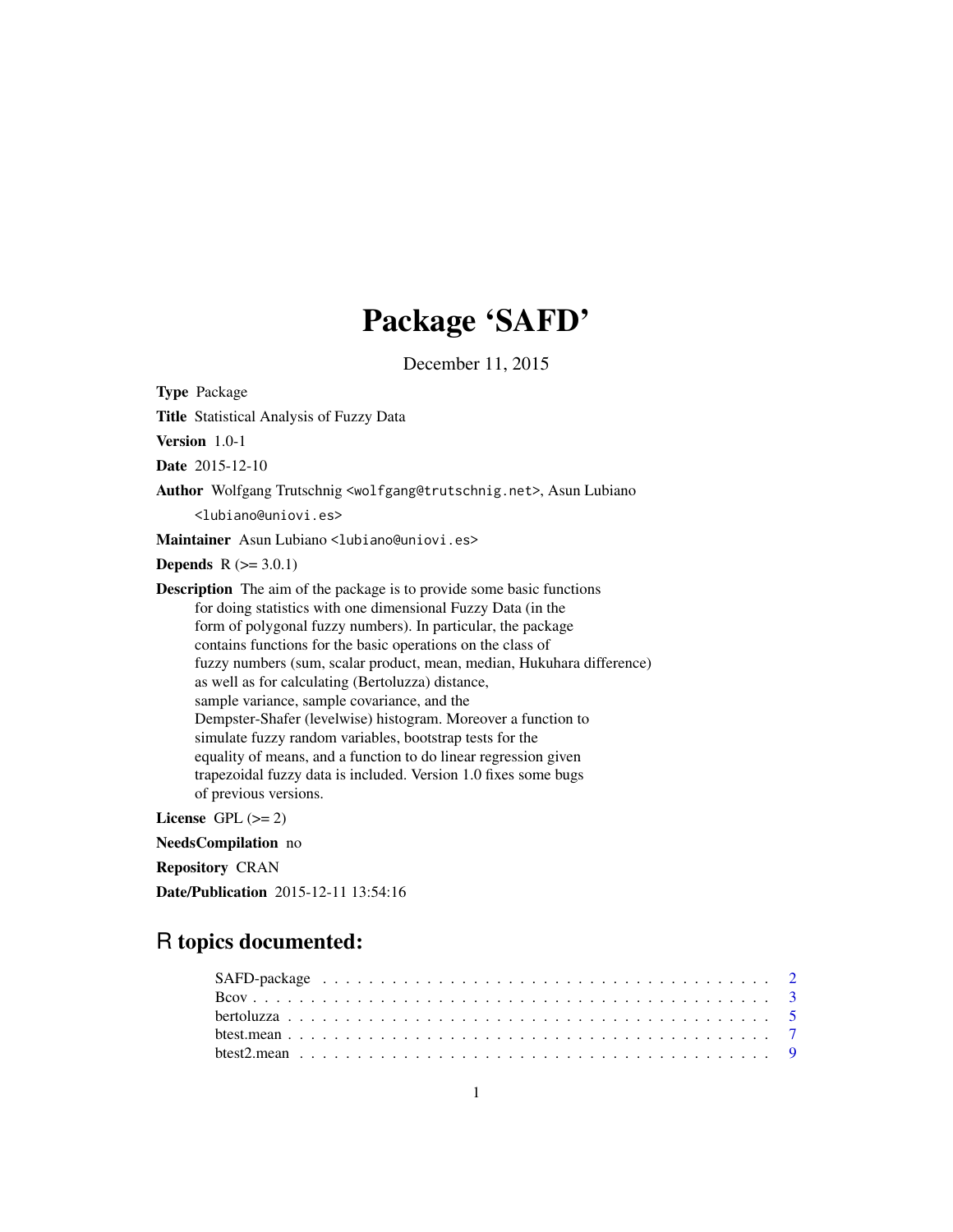<span id="page-1-0"></span>

|                    | -11 |
|--------------------|-----|
|                    | 12  |
|                    | -14 |
|                    | -15 |
|                    | -17 |
|                    | -18 |
|                    | -19 |
| <b>DShistogram</b> | 20  |
|                    | 22  |
| generator          | 24  |
| hukuhara           | 25  |
| 1rmodel            | 27  |
| Mmean              | 28  |
|                    | -30 |
|                    | -31 |
| sc mult            | 32  |
| translator         | -33 |
|                    | 34  |
|                    | 35  |
|                    |     |

#### **Index** [36](#page-35-0)

SAFD-package *Statistical Analysis of Fuzzy Data*

#### Description

The aim of the package is to provide some basic functions for doing statistics with one-dimensional Fuzzy Data (in the form of polygonal fuzzy numbers).

## Details

| Package: | <b>SAFD</b>      |
|----------|------------------|
| Type:    | Package          |
| Version: | 1.0.1            |
| Date:    | $2015 - 12 - 10$ |
| License: | $GPL (=2)$       |
|          |                  |

The aim of the package is to provide some basic functions for doing statistics with one dimensional Fuzzy Data (in the form of polygonal fuzzy numbers). In particular, the package contains functions for the basic operations on the class of fuzzy numbers (sum, scalar product, mean, median, Hukuhara difference) as well as for calculating (Bertoluzza) distance, sample variance, sample covariance, and the Dempster-Shafer (levelwise) histogram. Moreover a function to simulate fuzzy random variables, bootstrap tests for the equality of means, and a function to do linear regression given trapezoidal fuzzy data is included.

Version 1.0 fixes some bugs of previous versions.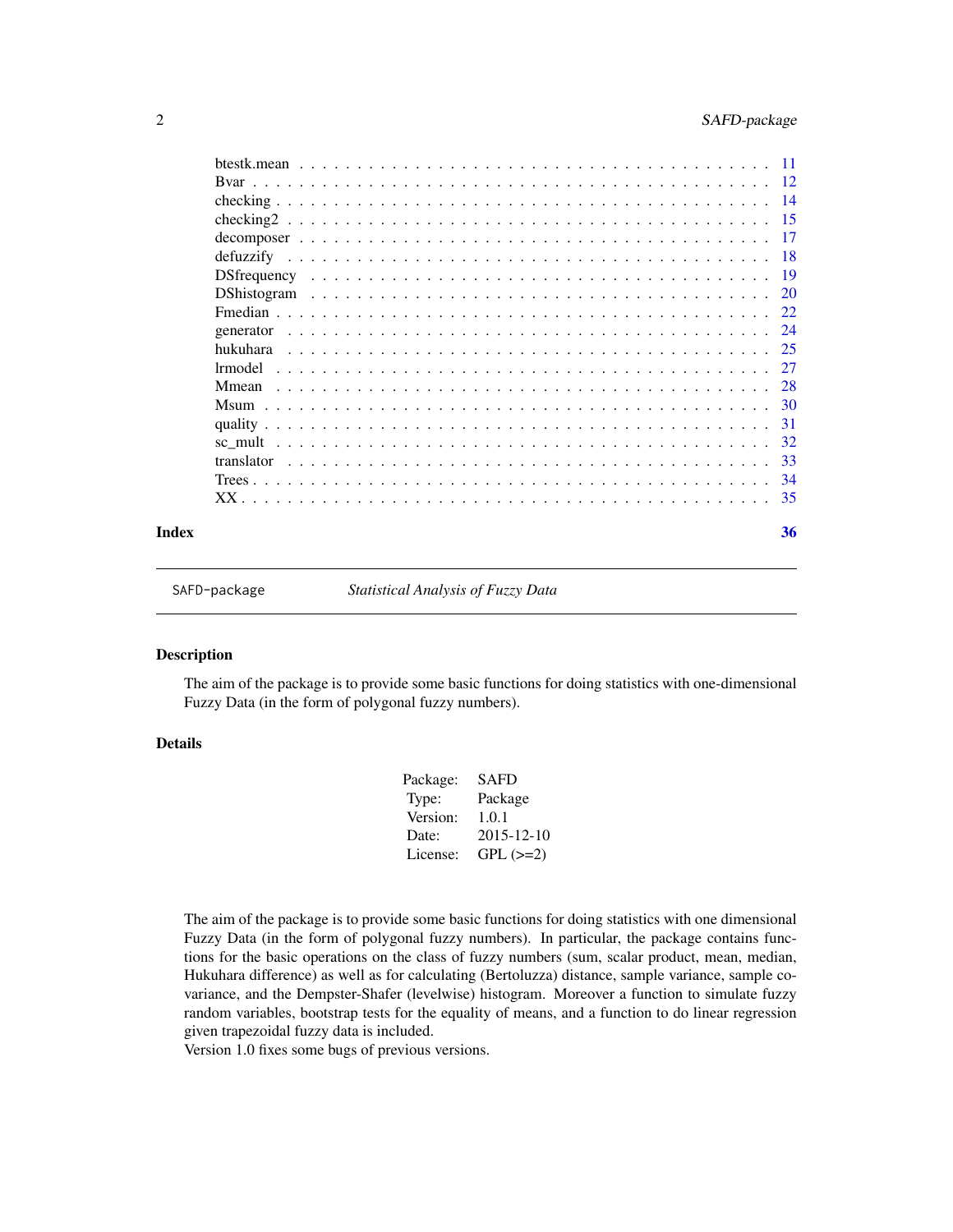#### <span id="page-2-0"></span> $Bcov$  3

#### Author(s)

Wolfgang Trutschnig <wolfgang@trutschnig.net>, Asun Lubiano <lubiano@uniovi.es> Maintainer: Asun Lubiano <lubiano@uniovi.es>

## References

[1] Bertoluzza, C., Corral, N., Salas, A.: *On a new class of distances between fuzzy numbers*, Mathware Soft Comput., 2, pp. 71-84 (1995)

[2] Colubi, A.: *Statistical inference about the means of fuzzy random variables: Applications to the analysis of fuzzy- and real-valued data*, Fuzzy Sets and Systems, 160(3), pp. 344-356 (2009)

[3] Gil, M.A., Lopez, M.T., Lubiano, M.A., Montenegro, M.: *Regression and correlation analyses of a linear relation between random intervals*, Test, 10(1), pp. 183-201 (2001)

[4] Gil, M.A.; Montenegro, M.; Gonzalez-Rodriguez, G.; Colubi, A.; Casals, R.: *Bootstrap approach to the multi-sample test of means with imprecise data*, Computational Statistics and Data Analysis, 51(1), pp. 148-162 (2006)

[5] Gonzalez-Rodriguez, G.; Blanco, A.; Colubi, A.; Lubiano, M.A.: *Estimation of a simple linear regression model for fuzzy random variables*, Fuzzy Sets and Systems, 160(3), pp. 357-370 (2009) [6] Gonzalez-Rodriguez, G., Colubi, A., Trutschnig, W.: *Simulation of fuzzy random variables*, Information Sciences, 179(5), pp. 642-653 (2009)

[7] Montenegro, M., Colubi, A., Casals, M.R., Gil, M.A.: *Asymptotic and bootstrap techniques for testing the expected value of a fuzzy random variable*, Metrika, 59, pp. 31-49 (2004)

[8] Montenegro, M., Casals, M.R., Lubiano, M.A., Gil, M.A.: *Two-sample hypothesis tests of means of a fuzzy random variable*, Information Sciences, 133(1-2), pp. 89-100 (2001)

[9] Sinova, B., Gil, M.A., Colubi, A., Van Aelst, S.: *The median of a random fuzzy number. The 1-norm distance approach*, Fuzzy Sets and Systems, 200, pp. 99-115 (2012)

[10] Trutschnig, W., *A strong consistency result for fuzzy relative frequencies interpreted as estimator for the fuzzy-valued probability*, Fuzzy Sets and Systems, 159(3), pp. 259-269 (2008)

[11] Trutschnig, W., Gonzalez-Rodriguez, G., Colubi, A.; Gil, M.A.: *A new family of metrics for compact, convex (fuzzy) sets based on a generalized concept of mid and spread*, Information Sciences, 179(23), pp. 3964-3972 (2009)

[12] Viertl, R., Hareter, D.: *Beschreibung und Analyse unscharfer Information: Statistische Methoden fuer unscharfe Daten*, Springer Wien New York, 2006

#### See Also

<http://bellman.ciencias.uniovi.es/SMIRE/>

<span id="page-2-1"></span>

Bcov *(Sample) Covariance*

#### Description

The sample covariance of two samples of polygonal fuzzy numbers with respect to the Bertoluzza distance is calculated. Given lists XX, YY of polygonal fuzzy numbers the functions first checks (1) if each element of the two lists is in the correct form (tested by checking), (2) if the alpha-levels of all elements in the two lists coincide and (3) if the lists have the same length. If all conditions are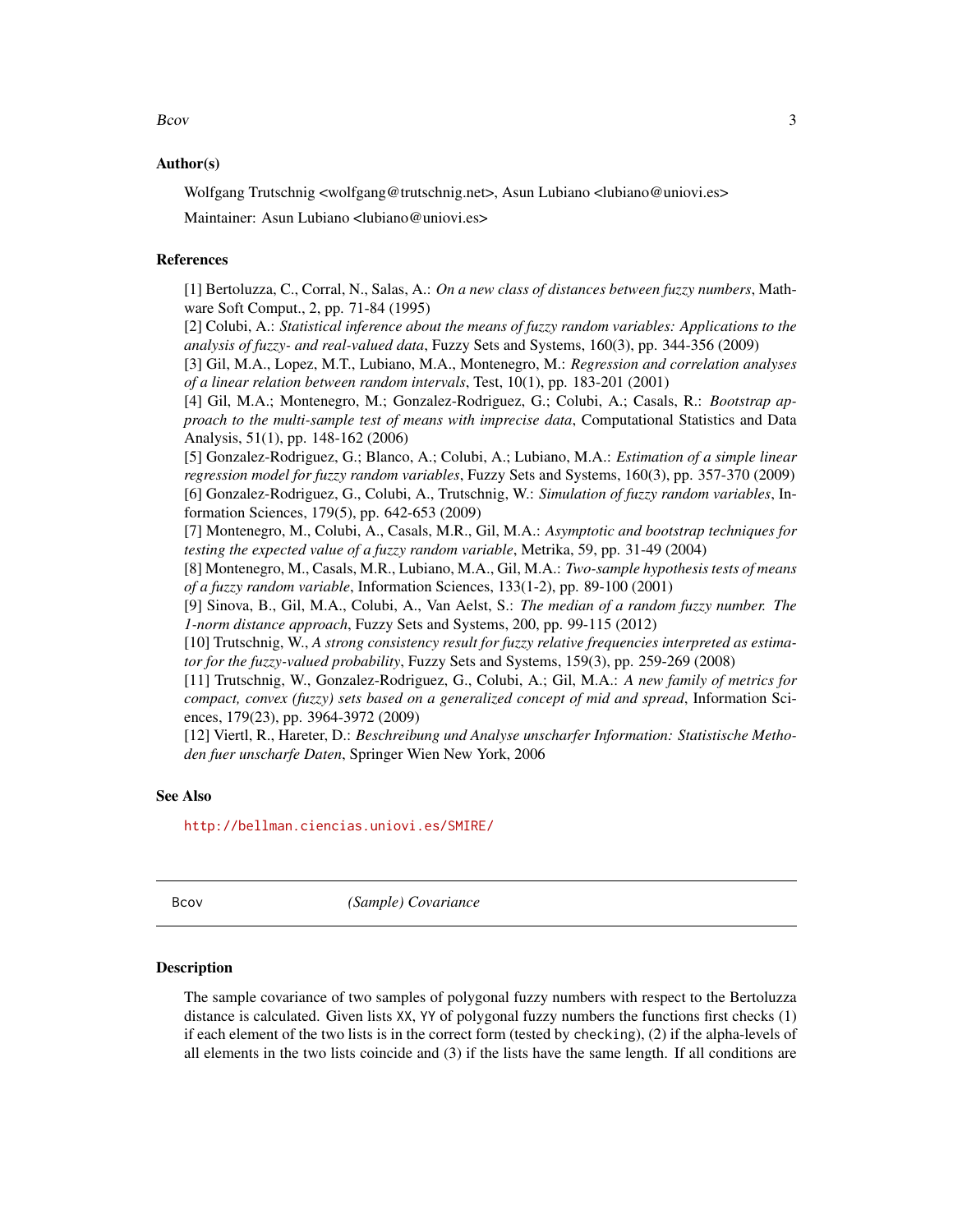fulfilled the Bertoluzza covariance will be returned. If not the translator function can be used to transform the elements of the lists in the correct format. For details see [1] from below, and replace the kernel K with the expression induced by the Bertoluzza metric. The parameter theta has to fulfill theta>0.

#### Usage

Bcov(XX, YY, theta =  $1/3$ )

## Arguments

| xх    | list of polygonal fuzzy numbers (the functions implicitly checks the condi-<br>tions) having the same length as YY |
|-------|--------------------------------------------------------------------------------------------------------------------|
| YY    | list of polygonal fuzzy numbers (the functions implicitly checks the condi-<br>tions) having the same length as XX |
| theta | numeric and $>0$ , see bertoluzza                                                                                  |

## Details

See examples

## Value

Given input XX, YY in the correct format the function returns the Bertoluzza covariance of the samples XX, YY.

#### Note

In case you find (almost surely existing) bugs or have recommendations for improving the functions comments are welcome to the above mentioned mail addresses.

## Author(s)

Wolfgang Trutschnig <wolfgang@trutschnig.net>, Asun Lubiano <lubiano@uniovi.es>

## References

[1] Gonzalez-Rodriguez, G.; Blanco, A.; Colubi, A.; Lubiano, M.A.: *Estimation of a simple linear regression model for fuzzy random variables*, Fuzzy Sets and Systems, 160(3), pp. 357-370 (2009)

## See Also

See Also as [Mmean](#page-27-1), [Bvar](#page-11-1), [lrmodel](#page-26-1)

<span id="page-3-0"></span>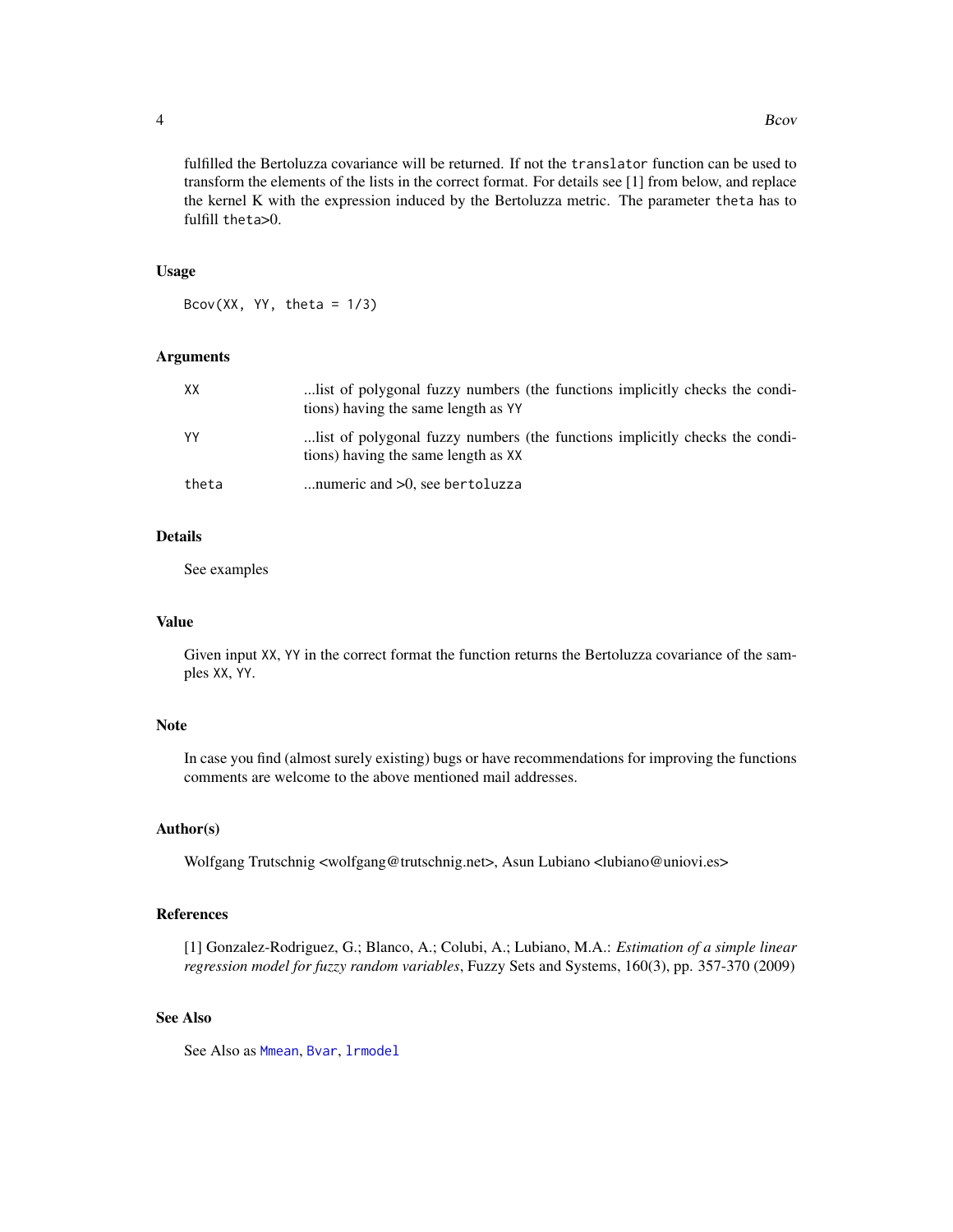#### <span id="page-4-0"></span>bertoluzza 5

#### Examples

```
#Example 1:
data(XX)
V<-translator(XX[[3]],100)
XX<-vector("list",length=10)
YY<-XX
  for(i in 1:10){
  XX[[i]]<-generator(V,,,)
  YY[[i]]<-XX[[i]]
  YY[[i]]$x<-5*YY[[i]]$x+1
   }
b<-Bcov(XX,YY,1/3)
b
#Example 2:
data(XX)
V<-translator(XX[[3]],51)
XX<-vector("list",length=500)
YY<-XX
  for(i in 1:500){
  XX[[i]]<-generator(V,,,)
   YY[[i]]<-XX[[i]]
  YY[[i]]$x<-5*YY[[i]]$x+1
   }
b<-Bcov(XX,YY,1/3)
b
#Example 3:
data(quality)
Quality_Cov<-Bcov(quality$trees,quality$land,1/3)
Quality_Cov
```
<span id="page-4-1"></span>bertoluzza *Bertoluzza distance*

## Description

Given two polygonal fuzzy numbers X, Y in the correct format (testing by checking) the function calculates the Bertoluzza distance of X, Y. The parameter theta (being the weight of the spread) has to fulfill theta $>0$ , by default theta= $1/3$  (which corresponds to the Lebesgue measure as weighting measure on [0,1]). For detailed explanation see the papers [1] and [2] below.

## Usage

```
bertoluzza(X, Y, \text{theta} = 1/3, \text{pic} = 0)
```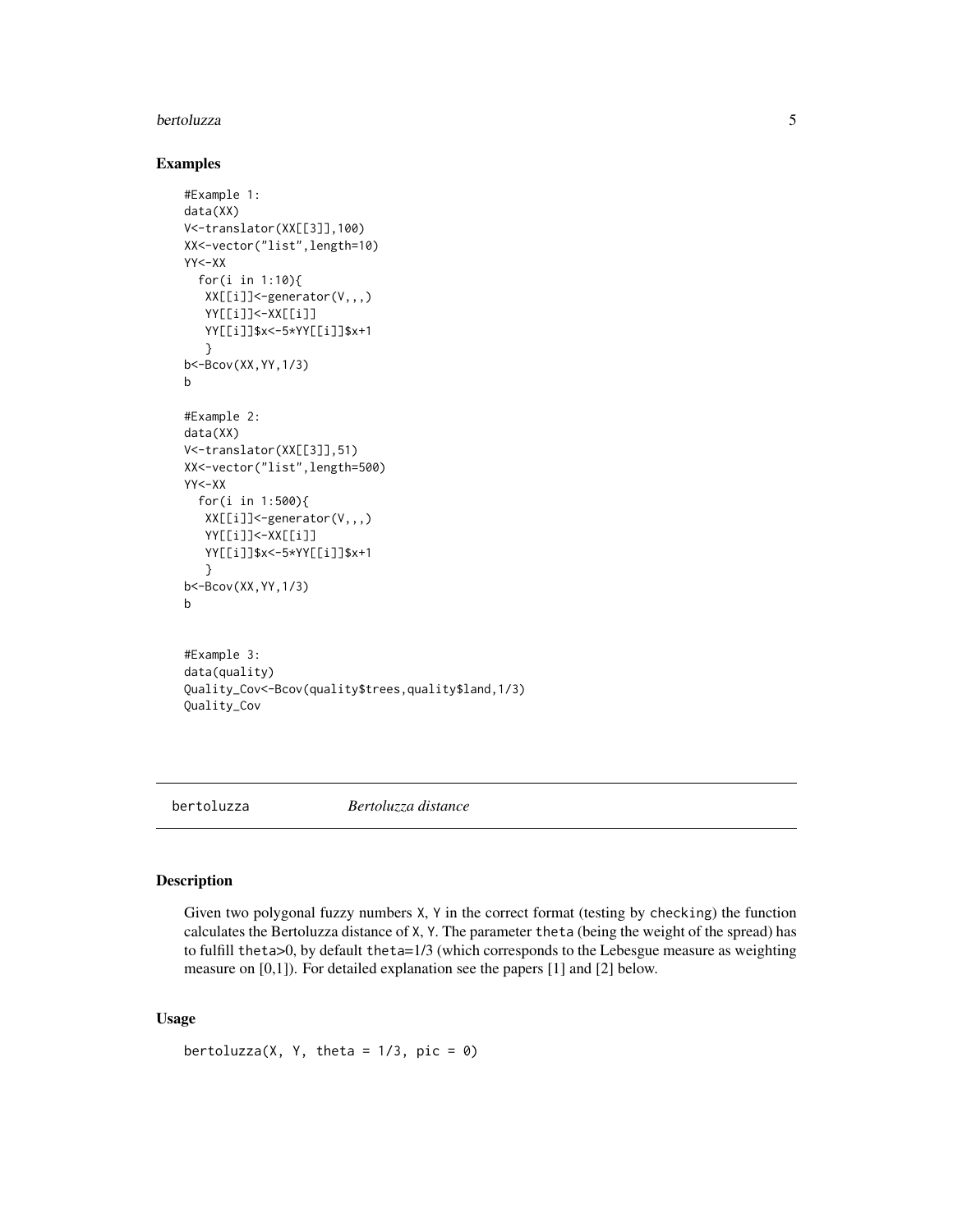#### <span id="page-5-0"></span>**Arguments**

|       | dataframe (polygonal fuzzy number)                                      |
|-------|-------------------------------------------------------------------------|
|       | dataframe (polygonal fuzzy number)                                      |
| theta | numeric and $>0$                                                        |
| pic   | numeric, if pic==1 X and Y are plotted, by default no plot is produced. |

## Details

See examples

#### Value

...in case X and Y are in the correct form the code returns the Bertoluzza distance, otherwise NA is returned.

## Note

In case you find (almost surely existing) bugs or have recommendations for improving the functions comments are welcome to the above mentioned mail addresses.

#### Author(s)

Wolfgang Trutschnig <wolfgang@trutschnig.net>, Asun Lubiano <lubiano@uniovi.es>

## References

[1] Trutschnig, W., Gonzalez-Rodriguez, G., Colubi, A., Gil, M.A.: *A new family of metrics for compact, convex (fuzzy) sets based on a generalized concept of mid and spread*, Information Sciences, 179(23), pp. 3964-3972 (2009)

[2] Bertoluzza, C., Corral, N., Salas, A.: *On a new class of distances between fuzzy numbers*, Mathware Soft Comput., 2, pp:71-84 (1995)

#### See Also

See Also as [checking](#page-13-1), [Mmean](#page-27-1), [Bvar](#page-11-1), [Bcov](#page-2-1)

## Examples

```
#Example 1:
data(XX)
X<-translator(XX[[1]],50)
Y<-translator(XX[[2]],50)
Z<-translator(XX[[3]],50)
ZZ < - list(X, Y, Z)b<-bertoluzza(X,Y,1/3,1)
b
#Example 2: example (SLLN for the FRV)
V<-translator(XX[[3]],100)
```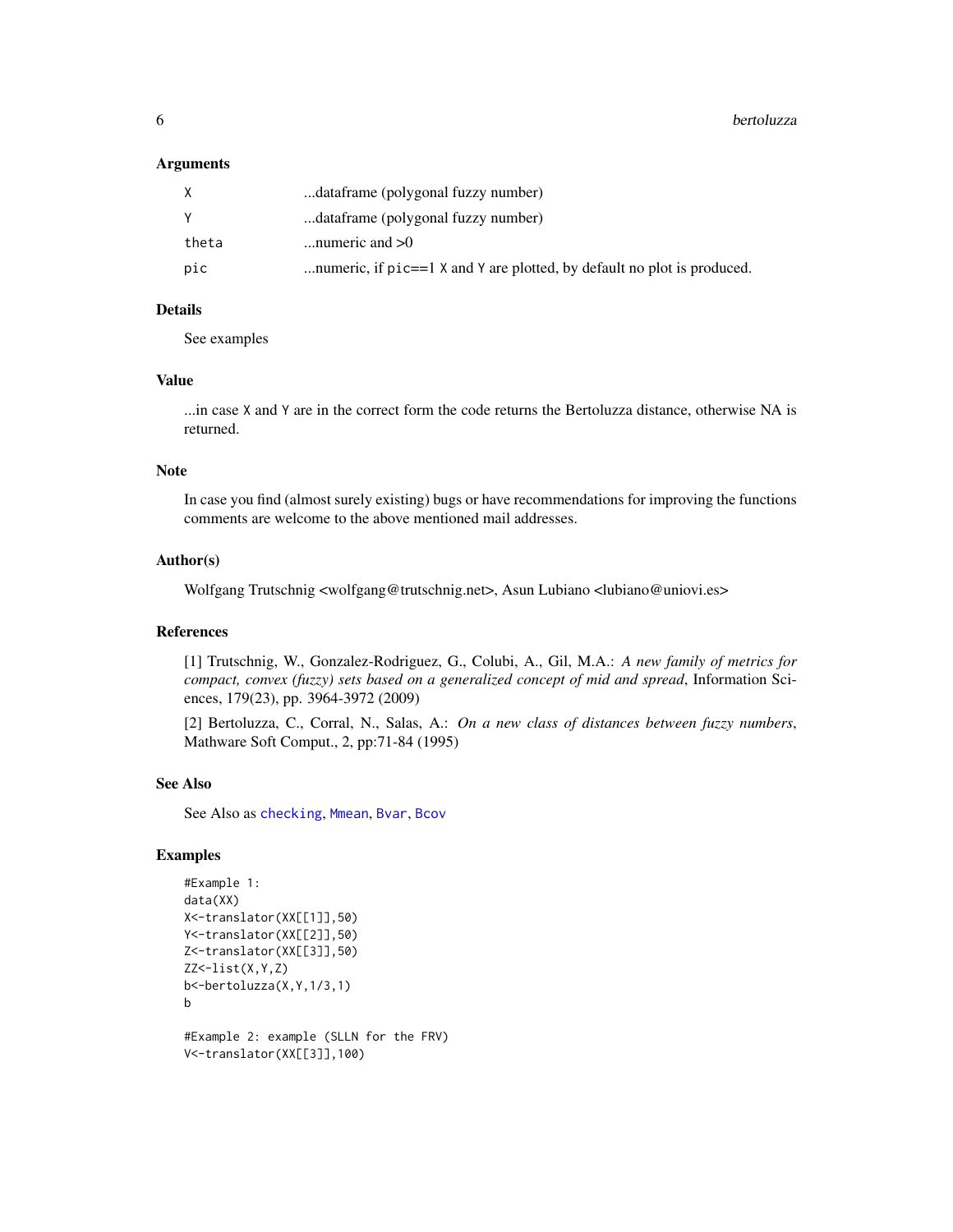#### <span id="page-6-0"></span>btest.mean 7

```
YY<-vector("list",length=50)
  for(i in 1:50){
   YY[[i]]<-generator(V,,,)
   }
M<-Mmean(YY)
head(M)
b<-bertoluzza(M,V,1/3,1)
b
#Example 3:
V<-translator(XX[[3]],100)
YY<-vector("list",length=1000)
  for(i in 1:1000){
   YY[[i]]<-generator(V,,,)
   }
M<-Mmean(YY)
head(M)
b<-bertoluzza(M,V,1/3,1)
b
#Example 4:
X<-data.frame(x=c(0,1,1,2),alpha=c(0,1,1,0))
Y<-data.frame(x=c(0,1,2),alpha=c(0,1,0))
b<-bertoluzza(X,Y,1/3,1)
b
#Example 5:
data(Trees)
X<-Mmean(Trees[[1]])
Y<-Mmean(Trees[[2]])
Z<-Mmean(Trees[[3]])
b1<-bertoluzza(X,Y,1)
b1
b2<-bertoluzza(X,Z,1)
b2
b3<-bertoluzza(Y,Z,1)
b3
```
btest.mean *One-sample bootstrap test for the mean of a FRV*

#### Description

Given a sample XX of polygonal fuzzy numbers and a polygonal fuzzy number V the function first checks if each element of XX and V has the correct format and if the alpha-levels of all input fuzzy numbers coincide. In case yes, the function computes the standardized mean squared Bertoluzzadistance from the sample mean to V as test-statistic. Afterwards for B bootstrap samples the (bootstrap) statistic is calculated. The returned p-value is calculated as the portion of the obtained values of the bootstrap statistic that are greater than the value of the test-statistic. Furthermore, if  $pic=1$ sample mean and V are plotted in one window and the ecdf of the bootstrap statistic in another one. For detailed explanation see papers [1] and [2] below.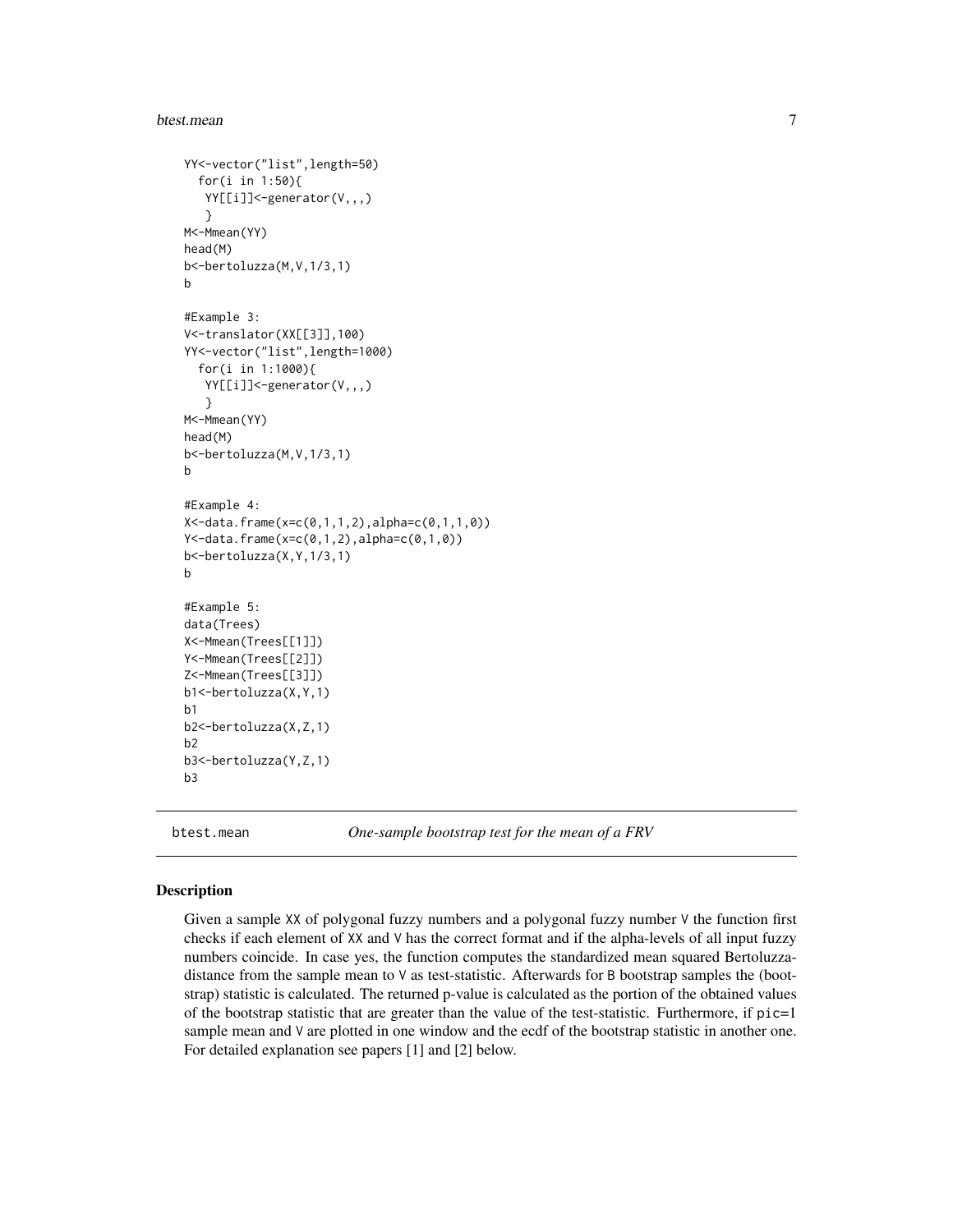#### <span id="page-7-0"></span>Usage

btest.mean(XX, V, theta =  $1/3$ , B =  $100$ , pic = 1)

## Arguments

| XX    | list of polygonal fuzzy numbers (the functions implicitly checks the condi-<br>tions).                                                               |
|-------|------------------------------------------------------------------------------------------------------------------------------------------------------|
| V     | polygonal fuzzy number that is tested to be the mean of the FRV.                                                                                     |
| theta | numeric and $>0$ , see bertoluzza                                                                                                                    |
| B     | integer, by default $B=1000$ .                                                                                                                       |
| pic   | numeric, if $pic=1$ sample mean and $\vee$ are plotted in one window and the ecdf<br>of the bootstrap statistic in another one. By default $pic=1$ . |

#### Details

See examples

## Value

Given input XX and V in the correct format, the function returns the p-value of the two-sided bootstrap test that the expectation is V.

## Note

The function is quite slow.

In case you find (almost surely existing) bugs or have recommendations for improving the functions comments are welcome to the above mentioned mail addresses.

#### Author(s)

Wolfgang Trutschnig <wolfgang@trutschnig.net>, Asun Lubiano <lubiano@uniovi.es>

#### References

[1] Colubi, A.: *Statistical inference about the means of fuzzy random variables: Applications to the analysis of fuzzy- and real-valued data*, Fuzzy Sets and Systems, 160(3), pp. 344-356 (2009) [2] Montenegro, M., Colubi, A., Casals, M.R., Gil, M.A.: *Asymptotic and bootstrap techniques for testing the expected value of a fuzzy random variable*, Metrika, 59, pp. 31-49 (2004)

## See Also

See Also as [Mmean](#page-27-1), [Bvar](#page-11-1), [bertoluzza](#page-4-1), [btest2.mean](#page-8-1), [btestk.mean](#page-10-1)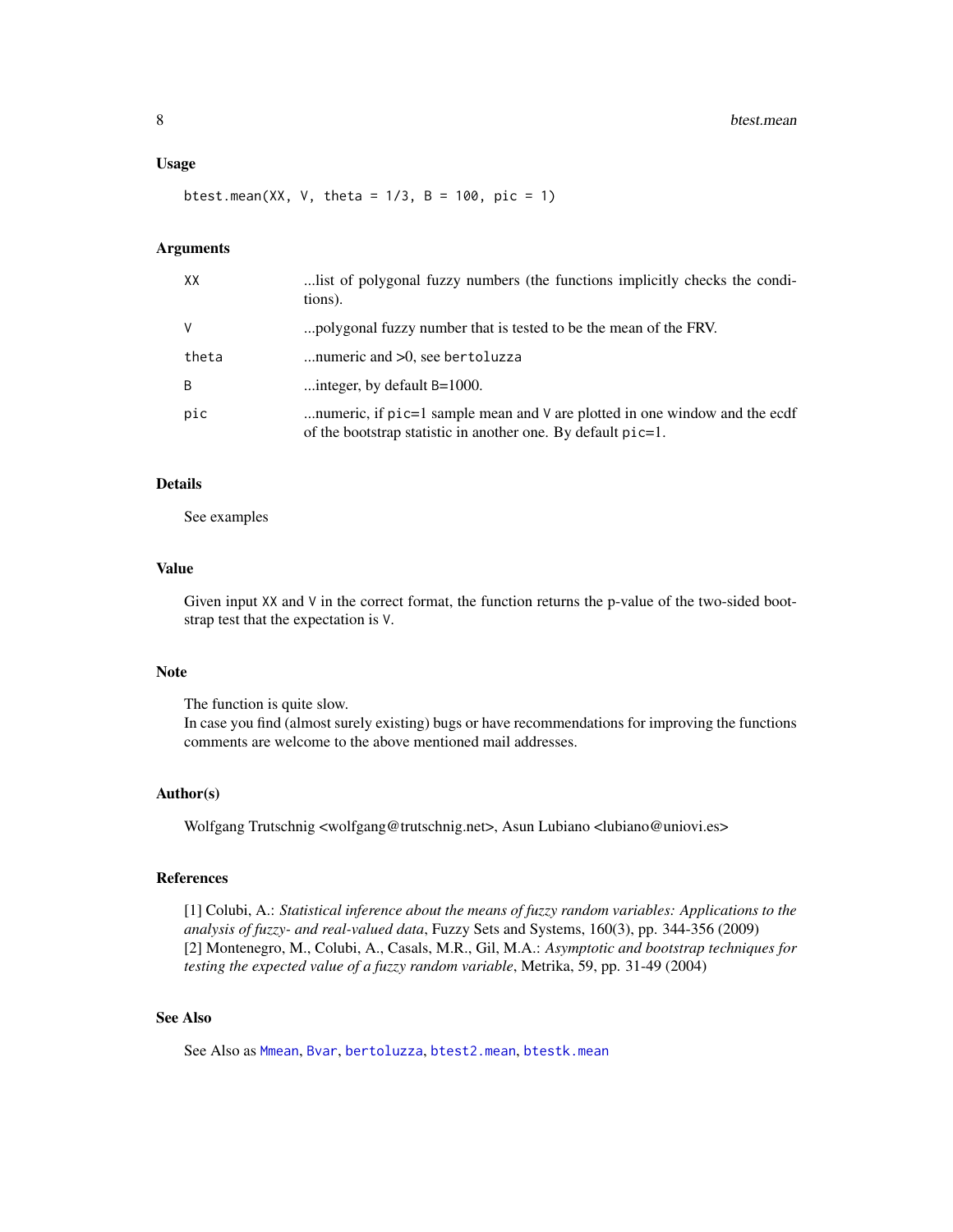#### <span id="page-8-0"></span>btest2.mean 9

#### Examples

```
#Example 1: run for bigger sample sizes:
data(XX)
V<-translator(XX[[3]],50)
V2<-VSS<-vector("list",length=50)
for (j in 1:50){
SS[[j]]<-generator(V2,)
}
b<-btest.mean(SS,V2,B=10)
b
#Example 2: takes some time to run:
#data(Trees)
#V<-Trees[[1]][[47]]
#b<-btest.mean(Trees[[1]],V,100)
#b
```
<span id="page-8-1"></span>btest2.mean *Two-sample bootstrap test on the equality of mean of two FRVs*

#### Description

Given two samples XX and YY of polygonal fuzzy numbers the function first checks if each element of XX and YY has the correct format and if the alpha-levels of all input fuzzy numbers coincide. In case yes, the function compute the test statistic described in [1] below. Before doing the resampling Mmean(YY) is added to each element of XX and vice versa. Based on these two new samples B values of the test statistic are calculate. The returned p-value is calculated as the portion of the obtained values of the bootstrap statistic that are greater than the value of the test-statistic. If pic=1 then the sample means of XX and YY are plotted in one window and the ecdf of the bootstrap statistic in another one, otherwise no plot is produced. For detailed explanation see the papers [1] and [2] below.

#### Usage

```
btest2.mean(XX, YY, theta = 1/3, B = 100, pic = 1)
```
#### Arguments

| XX    | should be a list of polygonal fuzzy numbers (the functions implicitly checks)<br>the conditions)                                                            |
|-------|-------------------------------------------------------------------------------------------------------------------------------------------------------------|
| YY    | should be a list of polygonal fuzzy numbers (the functions implicitly checks)<br>the conditions)                                                            |
| theta | numeric and $>0$                                                                                                                                            |
| B     | integer, by default B=1000.                                                                                                                                 |
| pic   | numeric, if pic=1 then the sample means of XX and YY are plotted in one<br>window and the ecdf of the bootstrap statistic in another one. By default pic=1. |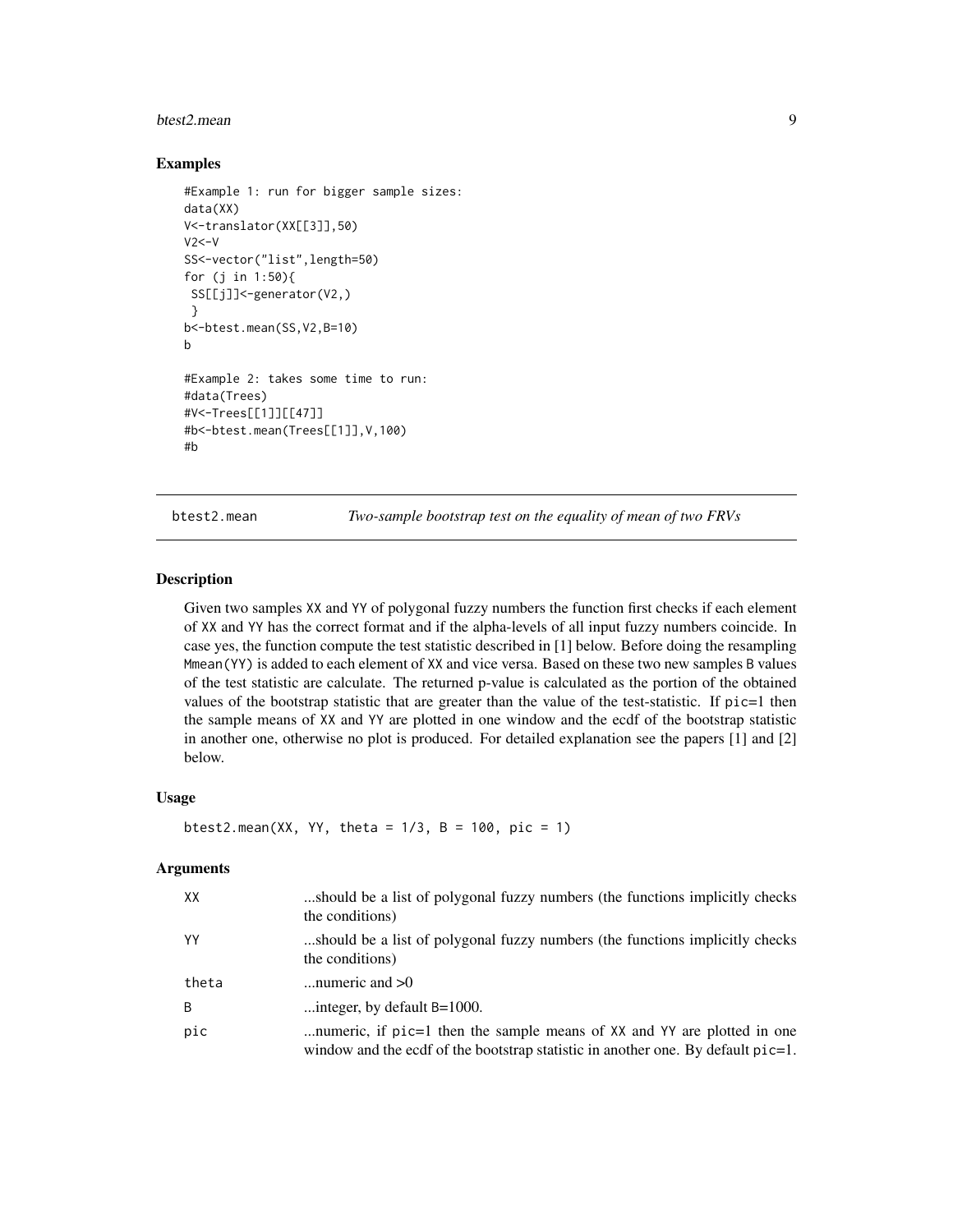## <span id="page-9-0"></span>Details

See examples

#### Value

Given input XX and YY in the correct format, the function returns the p-value of the two-sided bootstrap test.

#### Note

The function is quite slow.

In case you find (almost surely existing) bugs or have recommendations for improving the functions comments are welcome to the above mentioned mail addresses.

#### Author(s)

Wolfgang Trutschnig <wolfgang@trutschnig.net>, Asun Lubiano <lubiano@uniovi.es>

#### References

[1] Colubi, A.: *Statistical inference about the means of fuzzy random variables: Applications to the analysis of fuzzy- and real-valued data*, Fuzzy Sets and Systems, 160(3), pp. 344-356 (2009)

[2] Montenegro, M., Casals, M.R., Lubiano, M.A., Gil, M.A.: *Two-sample hypothesis tests of means of a fuzzy random variable*, Information Sciences, Vol. 133(1-2), pp. 89-100 (2001)

## See Also

See Also as [Mmean](#page-27-1), [Bvar](#page-11-1), [bertoluzza](#page-4-1), [btest.mean](#page-6-1), [btestk.mean](#page-10-1)

## Examples

```
#Example 1: run for bigger B
data(XX)
X<-translator(XX[[1]],20)
Y<-translator(XX[[2]],20)
XX<-vector("list",length=30)
for (j in 1:30){
XX[[j]]<-generator(X,)
}
YY<-vector("list",length=20)
for (j in 1:20){
YY[[j]]<-generator(Y,)
}
b<-btest2.mean(XX,YY,B=10)
b
#Example 2: takes some time in the current version:
#data(Trees)
#b<-btest2.mean(Trees[[1]],Trees[[2]],50)
#b
#b<-btest2.mean(Trees[[1]],Trees[[3]],50)
```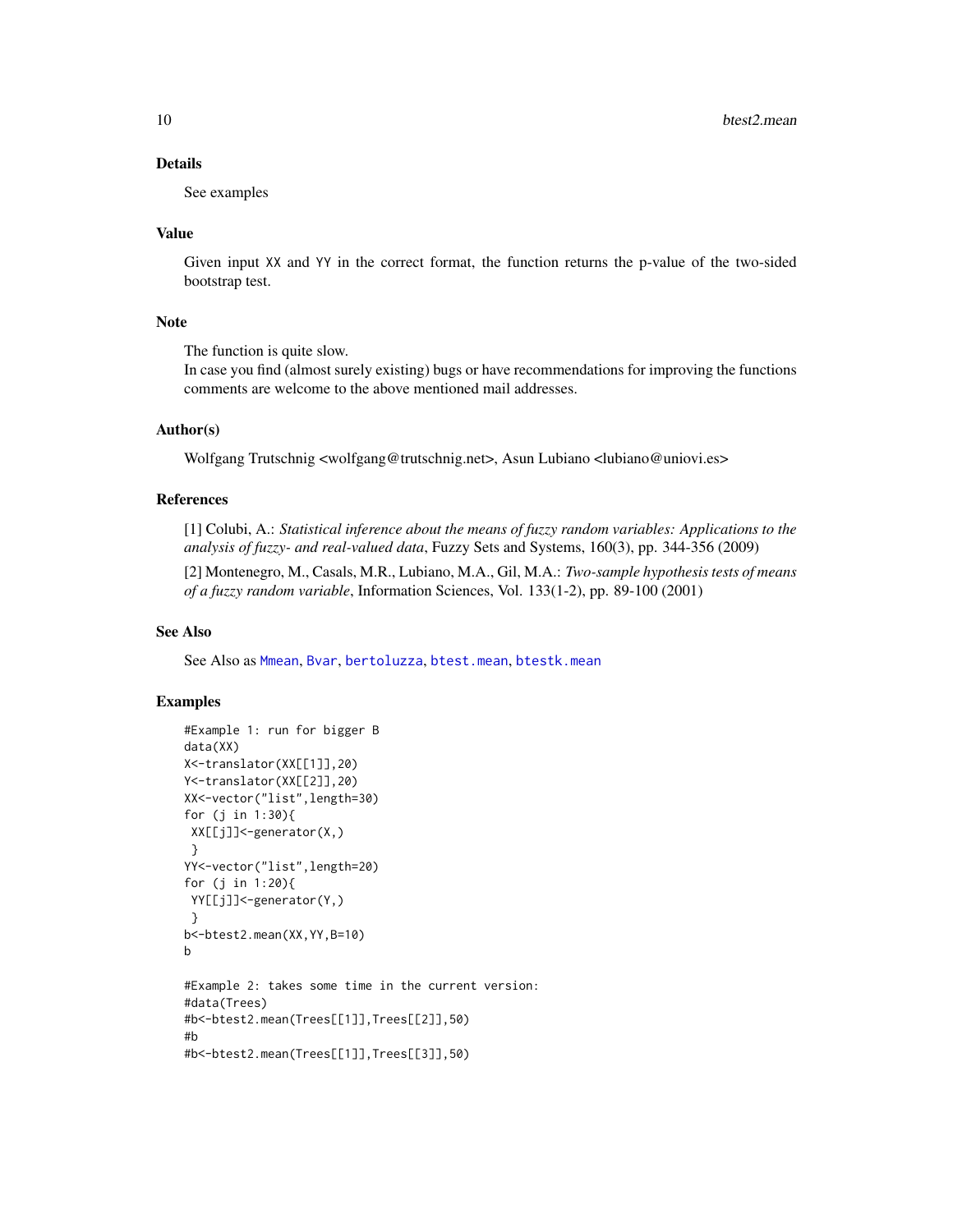#### <span id="page-10-0"></span>btestk.mean 11

#b

<span id="page-10-1"></span>btestk.mean *Multi-sample bootstrap test for the equality of the mean of FRVs*

#### Description

Given a list XXX of length k sublists of polygonal fuzzy numbers the function first checks if each element of the sublists has the correct format and if the alpha-levels of all input fuzzy numbers coincide. The vector sel contains the numbers of the sublists the user wants to filter to. After filtering the relevant part of XXX the function computes the test-statistic, which compares the sum of the distances of the groups means and the overall mean with the sum of the group variances. Before doing the resampling length(sel) new samples are calculated by adding to each element of every fixed group the sum of all means of the other groups. Based on these length(sel) new samples B values of the (bootstrap) test statistic are calculate. The returned p-value is calculated as the portion of the obtained values of the bootstrap statistic that are greater than the value of the test-statistic. If pic=1 then the sample means of the via sel selected samples from XXX and the total mean are plotted in one window and the ecdf of the bootstrap statistic in another one, otherwise no plot is produced. For a more detailed explanation see the papers [1] and [2] below.

## Usage

btestk.mean(XXX, sel, theta =  $1/3$ , B =  $100$ , pic = 1)

## Arguments

| XXX   | A list of sublists, each of which contains polygonal fuzzy numbers                                                                                                                                                 |
|-------|--------------------------------------------------------------------------------------------------------------------------------------------------------------------------------------------------------------------|
| sel   | vector, selection of number of the samples (sublists) to be considered                                                                                                                                             |
| theta | numeric and $>0$                                                                                                                                                                                                   |
| B     | integer, by default $B=100$ .                                                                                                                                                                                      |
| pic   | numeric, if $pic=1$ then the sample means of the via sel selected samples from<br>XXX and the total mean are plotted in one window and the ecdf of the bootstrap<br>statistic in another one. By default $pic=1$ . |

## Details

See examples

#### Value

Given input XXX in the correct format, the function returns the p-value of the two-sided test.

#### **Note**

The function is quite slow.

In case you find (almost surely existing) bugs or have recommendations for improving the functions comments are welcome to the above mentioned mail addresses.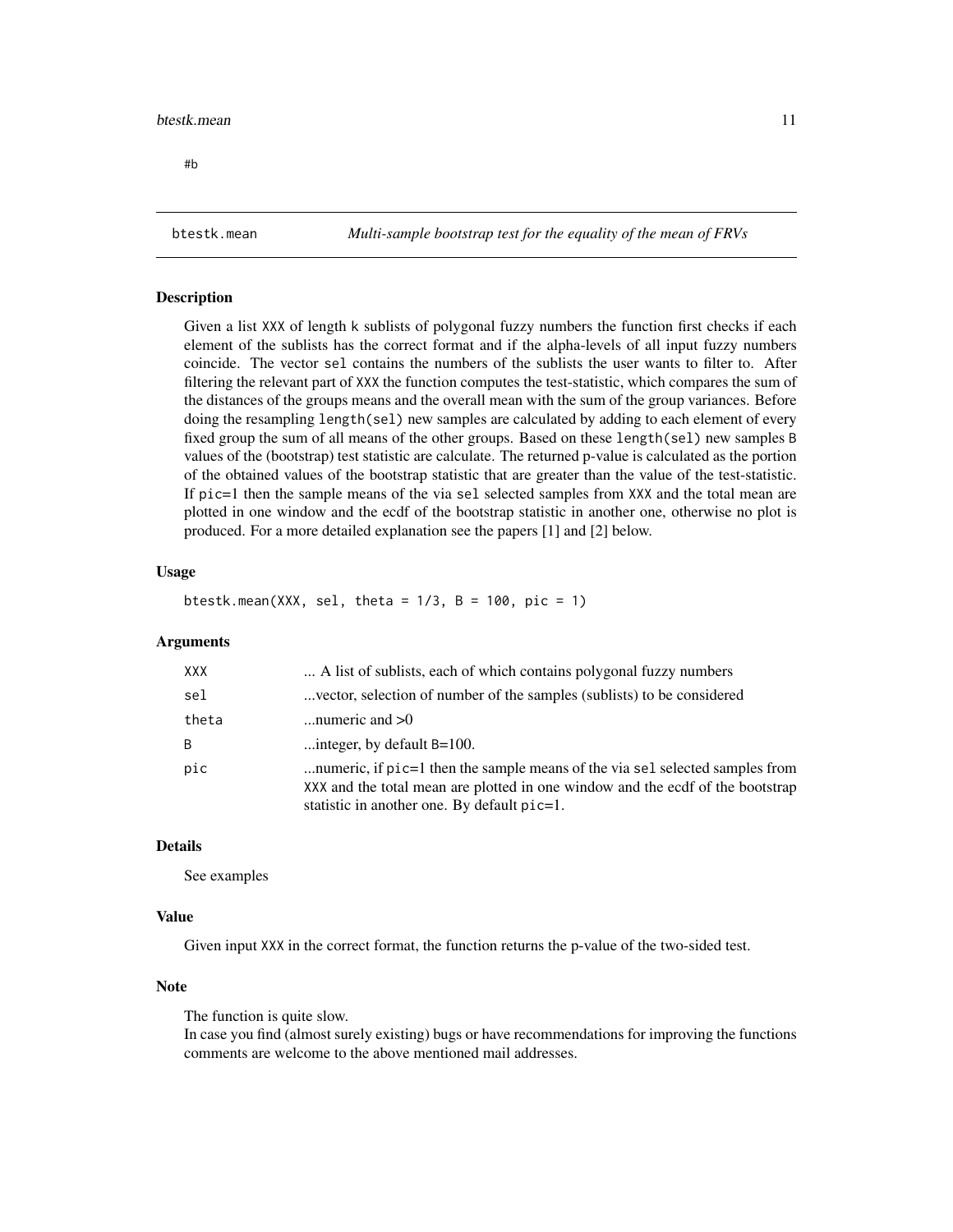## <span id="page-11-0"></span>Author(s)

Wolfgang Trutschnig <wolfgang@trutschnig.net>, Asun Lubiano <lubiano@uniovi.es>

#### References

[1] Colubi, A.: *Statistical inference about the means of fuzzy random variables: Applications to the analysis of fuzzy- and real-valued data*, Fuzzy Sets and Systems, 160(3), pp. 344-356 (2009)

[2] Gil, M.A.; Montenegro, M.; Gonzalez-Rodriguez, G.; Colubi, A.; Casals, R.: *Bootstrap approach to the multi-sample test of means with imprecise data*, Computational Statistics and Data Analysis, 51(1), pp. 148-162 (2006)

#### See Also

See Also as [Mmean](#page-27-1), [Bvar](#page-11-1), [bertoluzza](#page-4-1), [btest.mean](#page-6-1), [btest2.mean](#page-8-1)

#### Examples

```
#Example 1: very small B only for testing purpose
data(Trees)
sel<-c(1,2,3)
b<-btestk.mean(Trees,sel,B=5)
b
#Example 2: run for bigger B
#b<-btestk.mean(Trees,sel,100)
#b
```
<span id="page-11-1"></span>Bvar *(Sample) Variance*

#### Description

The sample variance of a sample of polygonal fuzzy numbers with respect to the Bertoluzza distance is calculated. Given a list XX of polygonal fuzzy numbers the function first checks if each element of the list has the correct form and if the alpha-levels of all elements in the list coincide. If these conditions are fulfilled the Bertoluzza sample variance will be returned (i.e. the average Bertoluzza distance of the elements of XX to its mean). If not the translator function can be used to transform the elements of the list in the correct format. For details see [1] from below, and replace the kernel K with the expression induced by the Bertoluzza metric. The parameter theta has to fulfill theta>0.

#### Usage

Bvar $(XX, theta = 1/3)$ 

#### Arguments

| XX    | should be a list of polygonal fuzzy numbers (the functions implicitly checks |
|-------|------------------------------------------------------------------------------|
|       | the conditions) verifying the above mentioned conditions                     |
| theta | numeric and $>0$ , see bertoluzza                                            |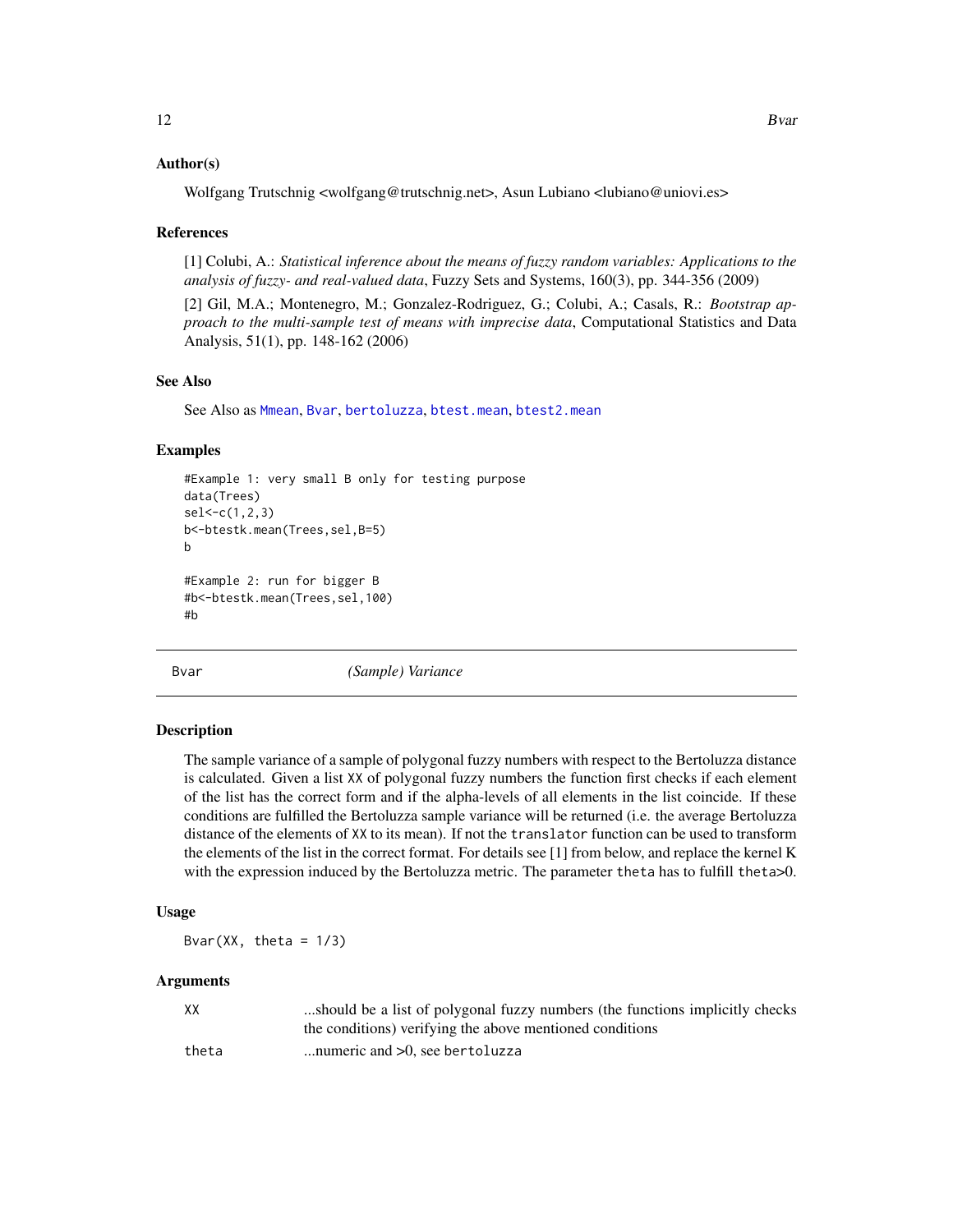<span id="page-12-0"></span> $Bvar$  13

## Details

See examples

## Value

Given input XX in the correct format the function returns the Bertoluzza variance of the sample XX.

## Note

In case you find (almost surely existing) bugs or have recommendations for improving the functions comments are welcome to the above mentioned mail addresses.

#### Author(s)

Wolfgang Trutschnig <wolfgang@trutschnig.net>, Asun Lubiano <lubiano@uniovi.es>

## References

[1] Gonzalez-Rodriguez, G.; Blanco, A.; Colubi, A.; Lubiano, M.A.: *Estimation of a simple linear regression model for fuzzy random variables*, Fuzzy Sets and Systems, 160(3), pp. 357-370 (2009)

### See Also

See Also as [bertoluzza](#page-4-1), [Mmean](#page-27-1), [Bcov](#page-2-1)

#### Examples

```
#Example 1:
data(XX)
X<-translator(XX[[1]],50)
Y<-translator(XX[[2]],50)
Z<-translator(XX[[3]],50)
YY<-list(X,Y,Z)
A<-Bvar(YY,1)
A
#Example 2:
data(XX)
v<-Bvar(list(XX[[1]],XX[[1]]),1/3)
v
#Example 3:
data(Trees)
Species1_Var<-Bvar(Trees$species1,1/3)
Species1_Var
Species2_Var<-Bvar(Trees$species2,1/3)
Species2_Var
Species3_Var<-Bvar(Trees$species3,1/3)
Species3_Var
```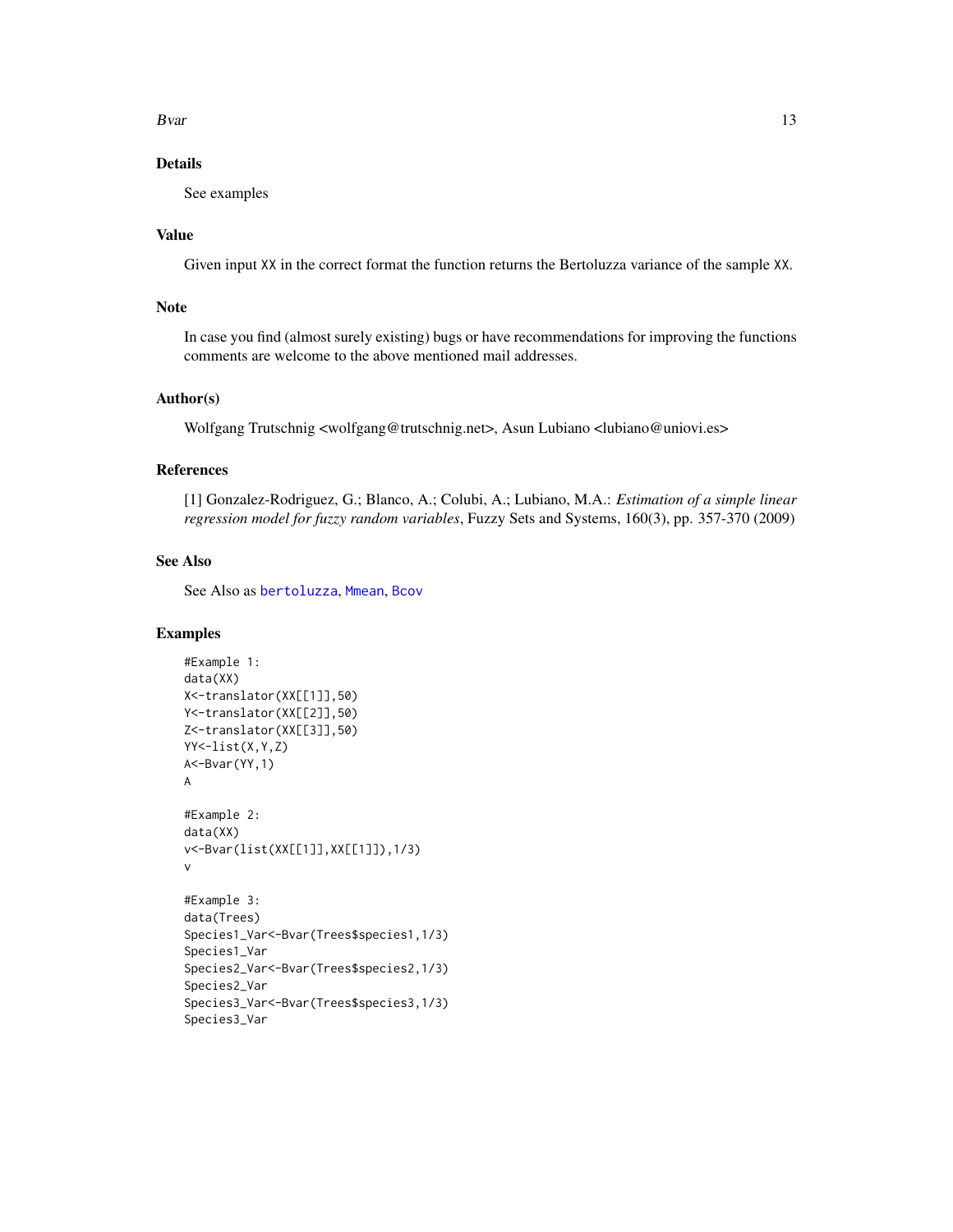```
#Example 4:
data(quality)
Soilquality_Var<-Bvar(quality$land,1)
Soilquality_Var
Treesquality_Var<-Bvar(quality$trees,1)
Treesquality_Var
```
<span id="page-13-1"></span>checking *Checking correct data format*

#### Description

The function checks if the input data is of the correct form of a polygonal fuzzy number, i.e. a dataframe with the columns "x" and "alpha" fulfilling the following conditions: (1) alpha-values have to be in  $[0,1]$  with the minimum alpha-level being 0 and maximum being 1, (2) the x-values have to be non-missing and non-decreasing, (3) the alpha-levels have to increase from 0 to 1 and afterwards decrease from 1 to 0 in the same way (i.e. the alpha-column consists of an increasing vector from 0 to 1 plus the same vector in decreasing order). As a consequence the dataframe always has an even number of rows, see examples. The function is used internally in almost all the other functions to do a preliminary checking if the input data is of the correct form.

#### Usage

checking( $X$ , com = 1)

#### Arguments

|     | can be any data frame.                                                        |
|-----|-------------------------------------------------------------------------------|
| com | numeric, if com=1 then, in case of an error, a comment is printed. By default |
|     | $com=1$ .                                                                     |

#### Details

See examples

#### Value

The function returns the value 1 if the input fulfills all conditions, if not, 0 is returned.

#### Note

In case you find (almost surely existing) bugs or have recommendations for improving the functions comments are welcome to the above mentioned mail addresses.

#### Author(s)

Wolfgang Trutschnig <wolfgang@trutschnig.net>, Asun Lubiano <lubiano@uniovi.es>

<span id="page-13-0"></span>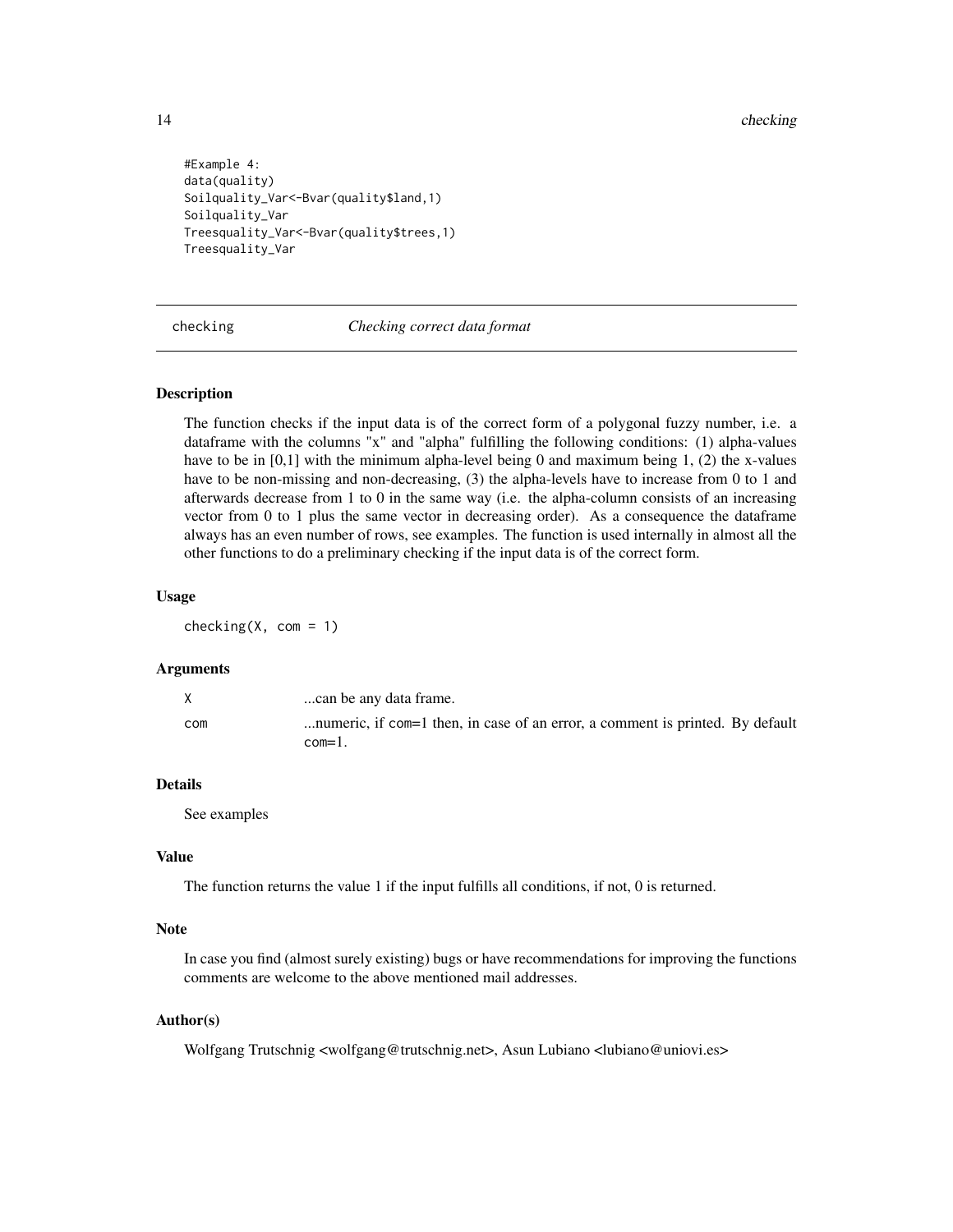## <span id="page-14-0"></span>checking 2 15

## See Also

See Also as [checking2](#page-14-1), [translator](#page-32-1)

## Examples

```
#Example 1:
data(XX)
a<-checking(XX[[1]],1)
a
#Example 2:
X<-data.frame(y=c(-2,-0.75,-0.25,0.5,1),alpha=c(0,0.6,0.9,0.9,0))
a<-checking(X)
a
#Example 3:
X<-data.frame(x=c(-2,-0.75,-0.25,0.5,1),alpha=c(0,0.6,0.9,0.9,0))
a<-checking(X)
a
#Example 4:
X<-data.frame(x=c(-2,-0.75,-0.25,-0.5,1),alpha=c(0,0.6,1,1,0))
a<-checking(X)
a
#Example 5:
X<-data.frame(x=c(-2,-0.75,-0.25,0.5,1),alpha=c(0.3,0,1,0,0.3))
a<-checking(X)
a
#Example 6:
Y<-data.frame(x=c(-2,-0.75,-0.25,0.5,1),alpha=c(0,0.3,1,0,0.3))
a<-checking(Y)
a
#Example 7:
Z<-data.frame(x=c(-2,-0.75,-0.25,0.5,1),alpha=c(0,0.6,1,1,0))
a<-checking(Z)
a
#Example 8:
U<-data.frame(x=c(-1,0,1),alpha=c(0,1,0))
a<-checking(U,)
a
```
<span id="page-14-1"></span>checking2 *Checking correct data format (weak version)*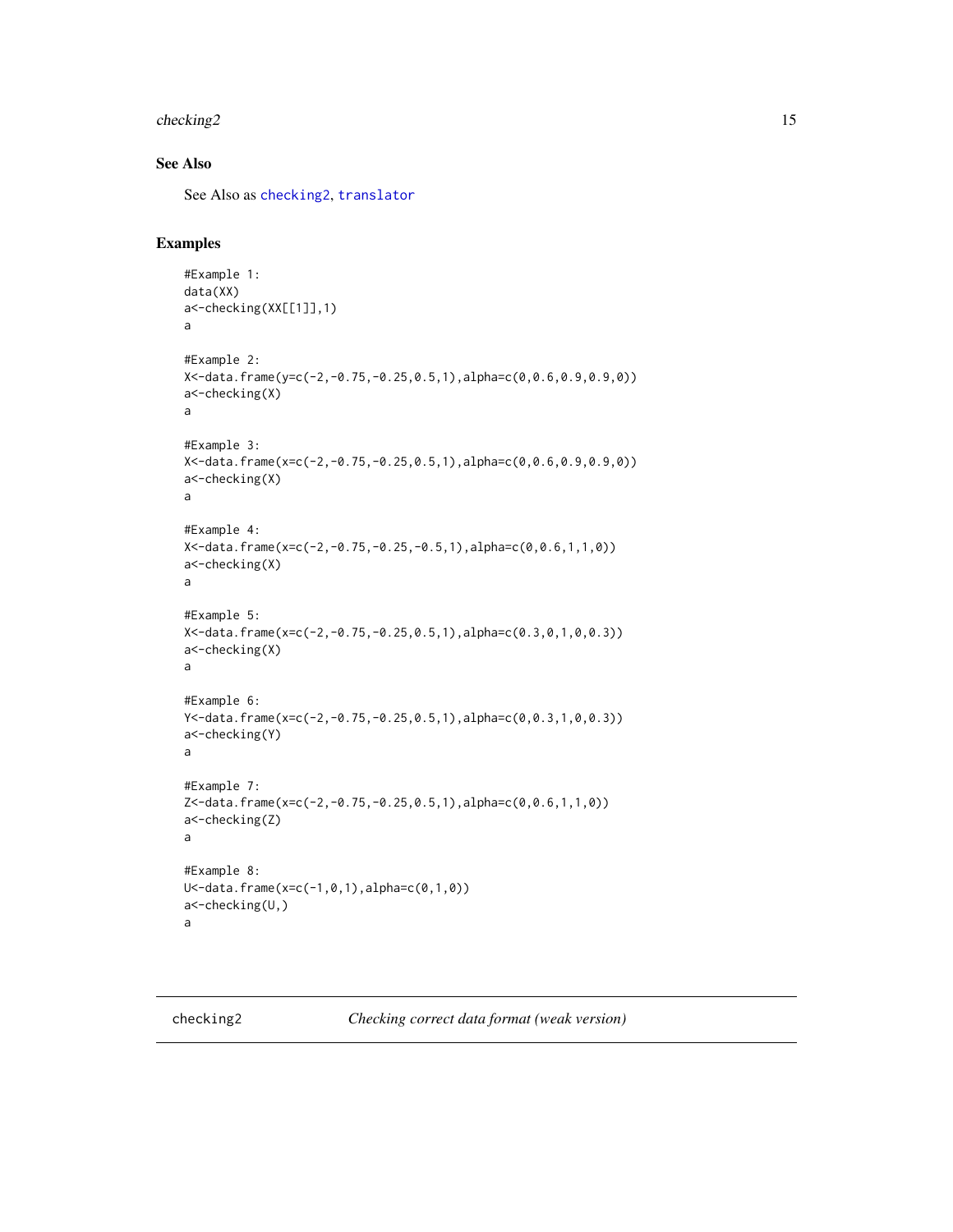#### Description

The function checks if the input data defines a polygonal fuzzy number, i.e. a dataframe with the columns "x" and "alpha" fulfilling the following conditions: (1) alpha-values have to be in [0,1] with the minimum alpha-level being 0 and maximum being  $1$ , (2) the x-values have to be non-missing and non-decreasing, (3) the alpha-levels have to increase from 0 to 1 and afterwards decrease from 1 to 0 (not necessarily in the same way). The function is only used for the translator function.

## Usage

 $checking2(X, com = 1)$ 

#### Arguments

|     | can be any data frame.                                                                  |
|-----|-----------------------------------------------------------------------------------------|
| com | numeric, if com=1 then, in case of an error, a comment is printed. By default<br>com=1. |

## Details

See examples

## Value

The function returns the value 1 if the input fulfills all conditions, if not, 0 is returned.

#### Note

In case you find (almost surely existing) bugs or have recommendations for improving the functions comments are welcome to the above mentioned mail addresses.

#### Author(s)

Wolfgang Trutschnig <wolfgang@trutschnig.net>, Asun Lubiano <lubiano@uniovi.es>

## See Also

See Also as [checking](#page-13-1), [translator](#page-32-1)

#### Examples

```
#Example:
U<-data.frame(x=c(-1,0,1),alpha=c(0,1,0))
#a<-checking(U,)
a<-checking2(U,)
a
```
<span id="page-15-0"></span>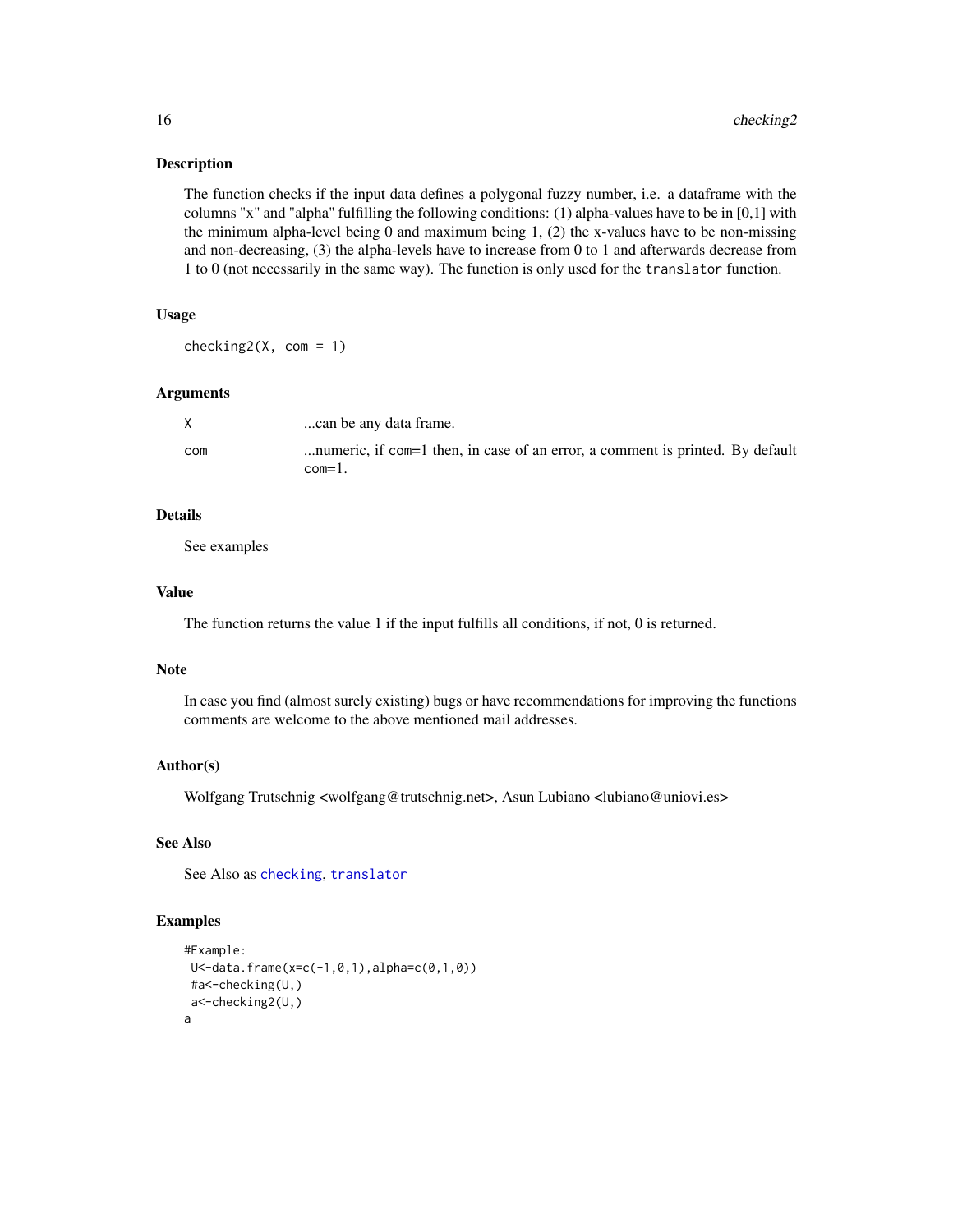<span id="page-16-1"></span><span id="page-16-0"></span>decomposer *Decomposer*

#### Description

Given a dataframe X the function first calls checking in order to test if X is in the desired format. If yes, the dataframe X (polygonal fuzzy number) is expressed as a dataframe with  $(nrow(X)+1)$  rows as described in the paper [1] below, if no, NULL is returned. The main aim of decomposer is to provide the simulator-function called generator with the correct input.

#### Usage

decomposer(X)

#### Arguments

X ...dataframe, if checking(X)=1 the decomposed version of  $X$  is returned.

#### Details

See examples

## Value

In case checking(X)=1 decomposer returns a dataframe with  $(nrow(X+1))$ -rows (see [1]), otherwise NA is returned.

#### Note

In case you find (almost surely existing) bugs or have recommendations for improving the functions comments are welcome to the above mentioned mail addresses.

#### Author(s)

Wolfgang Trutschnig <wolfgang@trutschnig.net>, Asun Lubiano <lubiano@uniovi.es>

## References

[1] Gonzalez-Rodriguez, G., Colubi, A., Trutschnig, W.: *Simulation of fuzzy random variables*, Inf.Sci., 179(5), pp. 642-653 (2009)

## See Also

See also [checking](#page-13-1), [generator](#page-23-1)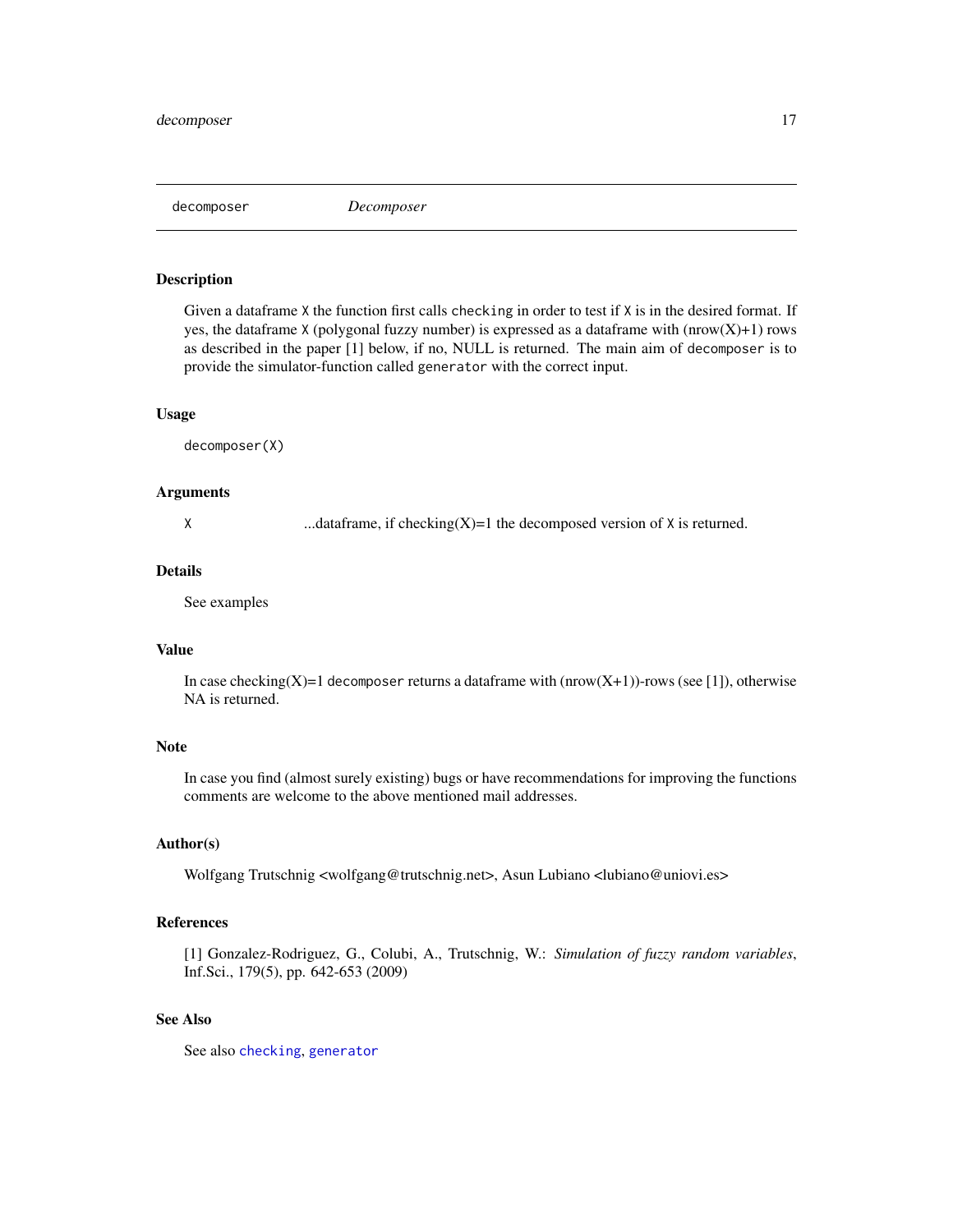<span id="page-17-0"></span>18 defuzzify the contract of the contract of the contract of the contract of the contract of the contract of the contract of the contract of the contract of the contract of the contract of the contract of the contract of t

#### Examples

```
#Example:
data(XX)
A<-decomposer(XX[[2]])
A<-decomposer(XX[[1]])
head(A)
```
defuzzify *Defuzzification*

## Description

Given a list XX of polygonal fuzzy numbers the function defuzzifies all elements of the list and returns the vector of Steiner points (as weighting measure the Lebesgue measure on [0,1] is used).

## Usage

defuzzify(XX)

## Arguments

XX ...should be a list of polygonal fuzzy numbers (the function implicitly checks the conditions)

#### Details

See examples

#### Value

Given input XX in the correct format the function returns vector of Steiner points.

## Note

In case you find (almost surely existing) bugs or have recommendations for improving the functions comments are welcome to the above mentioned mail addresses.

## Author(s)

Wolfgang Trutschnig <wolfgang@trutschnig.net>, Asun Lubiano <lubiano@uniovi.es>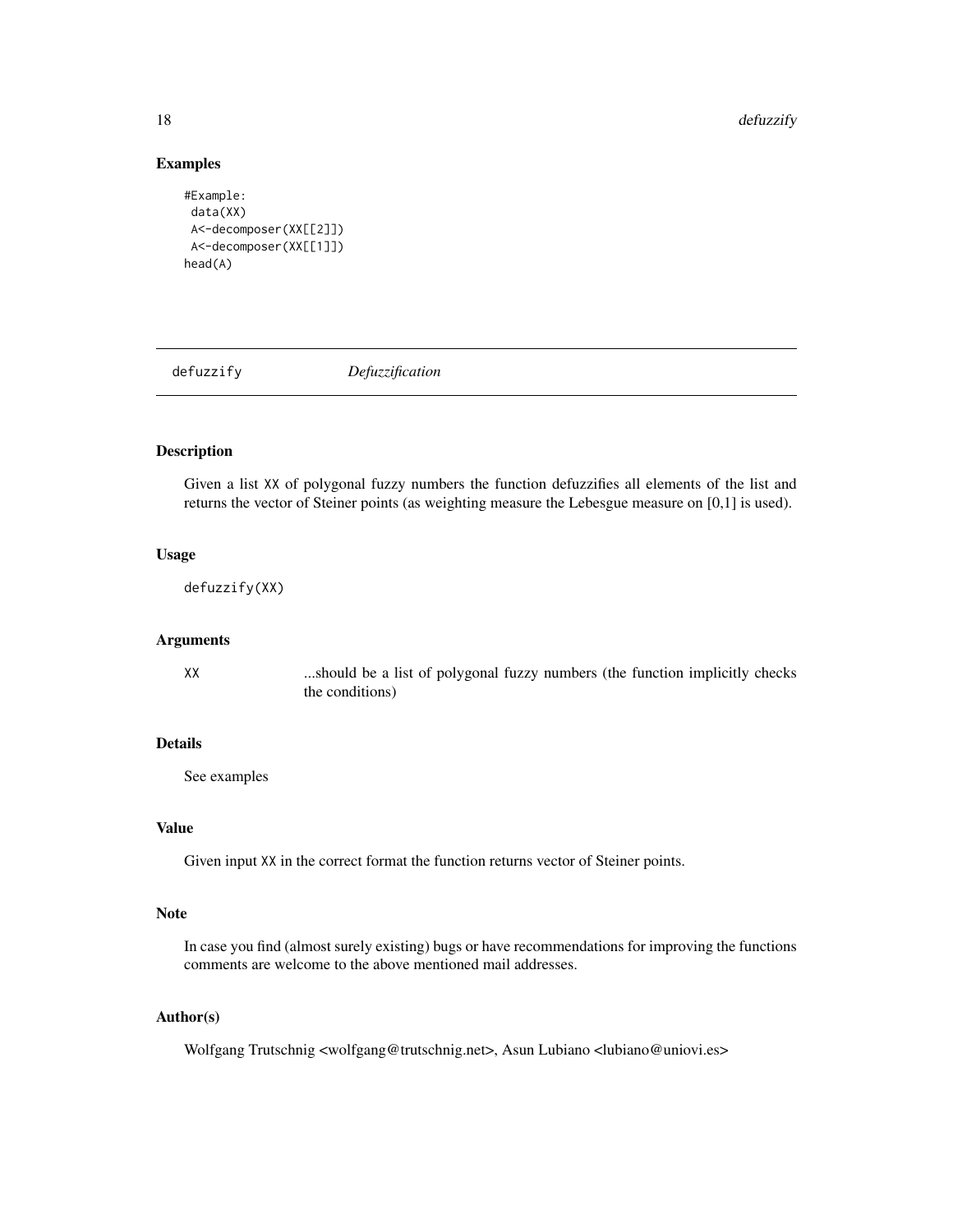## <span id="page-18-0"></span>DSfrequency 19

#### Examples

```
#Example:
data(XX)
V<-translator(XX[[3]],50)
V2<-VV2$x<-V$x/20
SS<-vector("list",length=150)
for (j in 1:150){
 SS[[j]]<-generator(V2,)
 }
a<-defuzzify(SS)
a
```
<span id="page-18-1"></span>DSfrequency *Levelwise Dempster-Shafer frequency*

## Description

Given a sample XX of polygonal fuzzy numbers and an interval IV the levelwise Dempster-Shafer frequency of the interval is calculated, i.e. for the chosen number nl of equidistant alpha-cuts it is checked how many of the elements of the sample have an alpha-cut that is contained in the interval (lower frequency) and how many have an alpha-cut hitting the interval (upper frequency). These family of intervals is afterwards aggregated to another polygonal fuzzy number with the corresponding number of alpha-cuts, which is returned. For details see [1] below. Preliminary the input data is tested for the correct format using the checking function.

#### Usage

DSfrequency(XX, IV =  $c(0, 1)$ , pic = 1, nl = 101)

#### Arguments

| XХ  | list of polygonal fuzzy numbers (the functions implicitly checks the condi-<br>tions) |
|-----|---------------------------------------------------------------------------------------|
| IV  | numeric vector of length two, by default $IV=C(0,1)$                                  |
| pic | numeric, in case pic=1 the frequency is plotted, otherwise no plot is produced        |
| nl  | number of equidistant alpha-levels, by default $nl=101$                               |

## Details

See examples

#### Value

Given correct input data, the function returns the levelwise Dempster-Shafer frequency of the chosen interval (again in the correct form of a polygonal fuzzy number).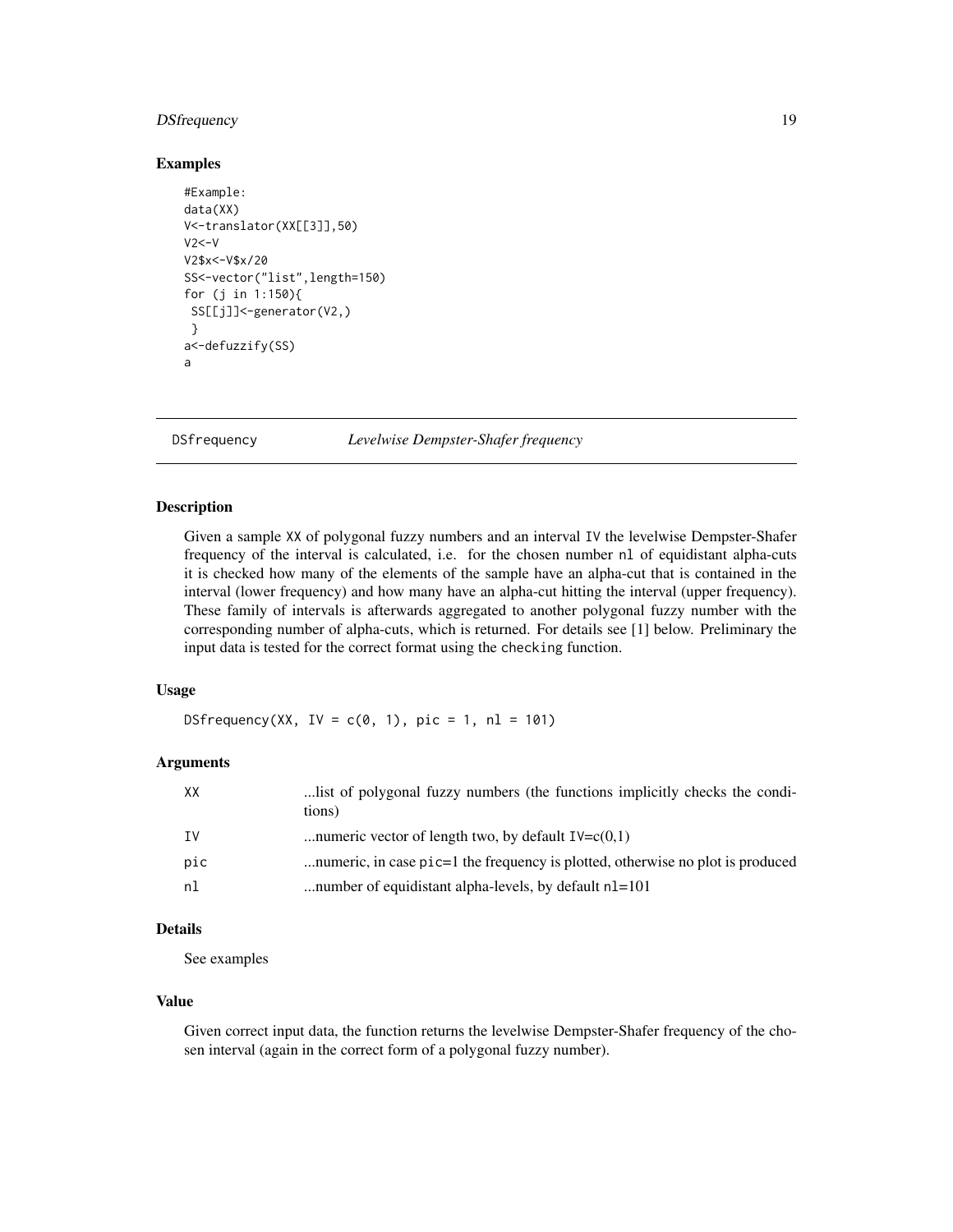<span id="page-19-0"></span>In case you find (almost surely existing) bugs or have recommendations for improving the functions comments are welcome to the above mentioned mail addresses.

#### Author(s)

Wolfgang Trutschnig <wolfgang@trutschnig.net>, Asun Lubiano <lubiano@uniovi.es>

#### References

[1] Trutschnig, W., *A strong consistency result for fuzzy relative frequencies interpreted as estimator for the fuzzy-valued probability*, Fuzzy Sets and Systems, Vol. 159, nr 3, pp. 259-269 (2008) [2] Viertl, R., Hareter, D.: *Beschreibung und Analyse unscharfer Information: Statistische Methoden fuer unscharfe Daten*, Springer Wien New York, 2006

#### See Also

See Also as [checking2](#page-14-1), [translator](#page-32-1), [DShistogram](#page-19-1)

#### Examples

```
# Example:
data(XX)
V<-XX[[1]]
SS<-vector("list",length=500)
for (j in 1:500){
SS[[j]]<-generator(V,)
}
A<-DSfrequency(SS,c(1,3),1,100)
head(A)
```
<span id="page-19-1"></span>

DShistogram *Levelwise Dempster-Shafer Histogram*

#### Description

Based on a sample XX of polygonal fuzzy numbers (tested by checking), a chosen interval limx, a chosen number npart of partitions elements and a chosen number nl of equidistant alpha-levels the levelwise Dempster-Shafer frequency for each partition element is calculated. If pic=TRUE then a 3d plot as well as an image-plot of the histogram is produced. In case of pdf=TRUE a pdf containing these plots is produced automatically.

#### Usage

```
DShistogram(XX, limx=NA, npart=10, nl=101, pic=TRUE, pdf=FALSE)
```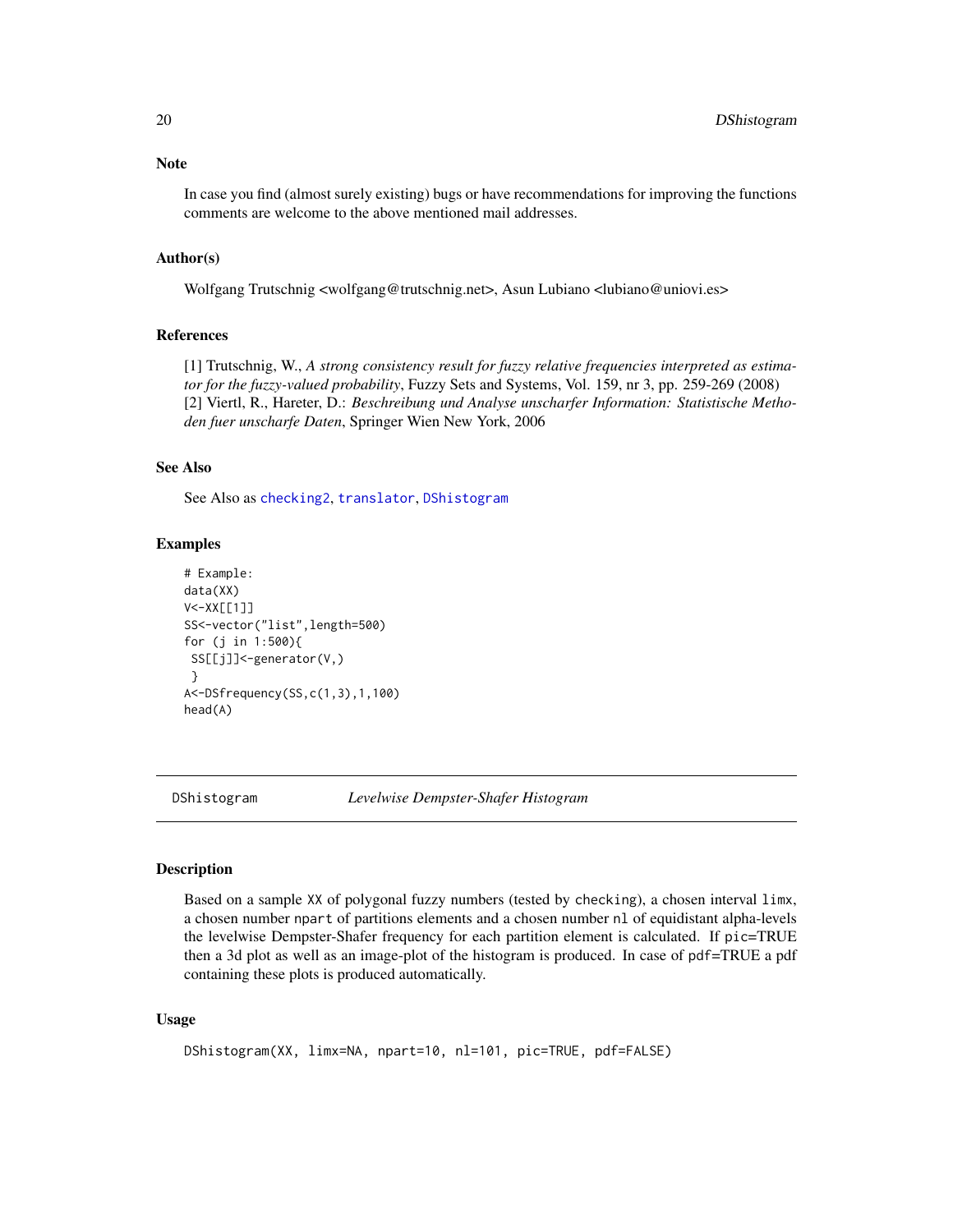## <span id="page-20-0"></span>DShistogram 21

## Arguments

| XX    | list of polygonal fuzzy numbers (the function implicitly checks the conditions)                                                 |
|-------|---------------------------------------------------------------------------------------------------------------------------------|
| limx  | numeric vector of length two, by default $\lim x = c(0,1)$ , that determines the x-<br>range for which the histogram is plotted |
| npart | integer, number of partitions elements                                                                                          |
| nl    | number of equidistant alpha-level, by default n1=101                                                                            |
| pic   | if pic=1, a 3d- and an image-plot of the histogram is produced                                                                  |
| pdf   | if pdf=1, a 3d- and an image-plot of the histogram is automatically exported<br>as pdf, by default pdf=FALSE                    |

## Details

See examples

#### Value

If the input data is in the correct form the function returns a list with the following elements:

| gridx  | x-grid for plotting the histogram               |
|--------|-------------------------------------------------|
| gridy  | y-grid for plotting the histogram               |
| M      | values of the histogram as function on the grid |
| breaks | breaks of the histogram                         |

## Note

In case you find (almost surely existing) bugs or have recommendations for improving the functions comments are welcome to the above mentioned mail addresses.

## Author(s)

Wolfgang Trutschnig <wolfgang@trutschnig.net>, Asun Lubiano <lubiano@uniovi.es>

## References

[1] Trutschnig, W., *A strong consistency result for fuzzy relative frequencies interpreted as estimator for the fuzzy-valued probability*, Fuzzy Sets and Systems, Vol. 159, nr 3, pp. 259-269 (2008) [2] Viertl, R., Hareter, D.: *Beschreibung und Analyse unscharfer Information: Statistische Methoden fuer unscharfe Daten*, Springer Wien New York, 2006

## See Also

See Also as [DSfrequency](#page-18-1)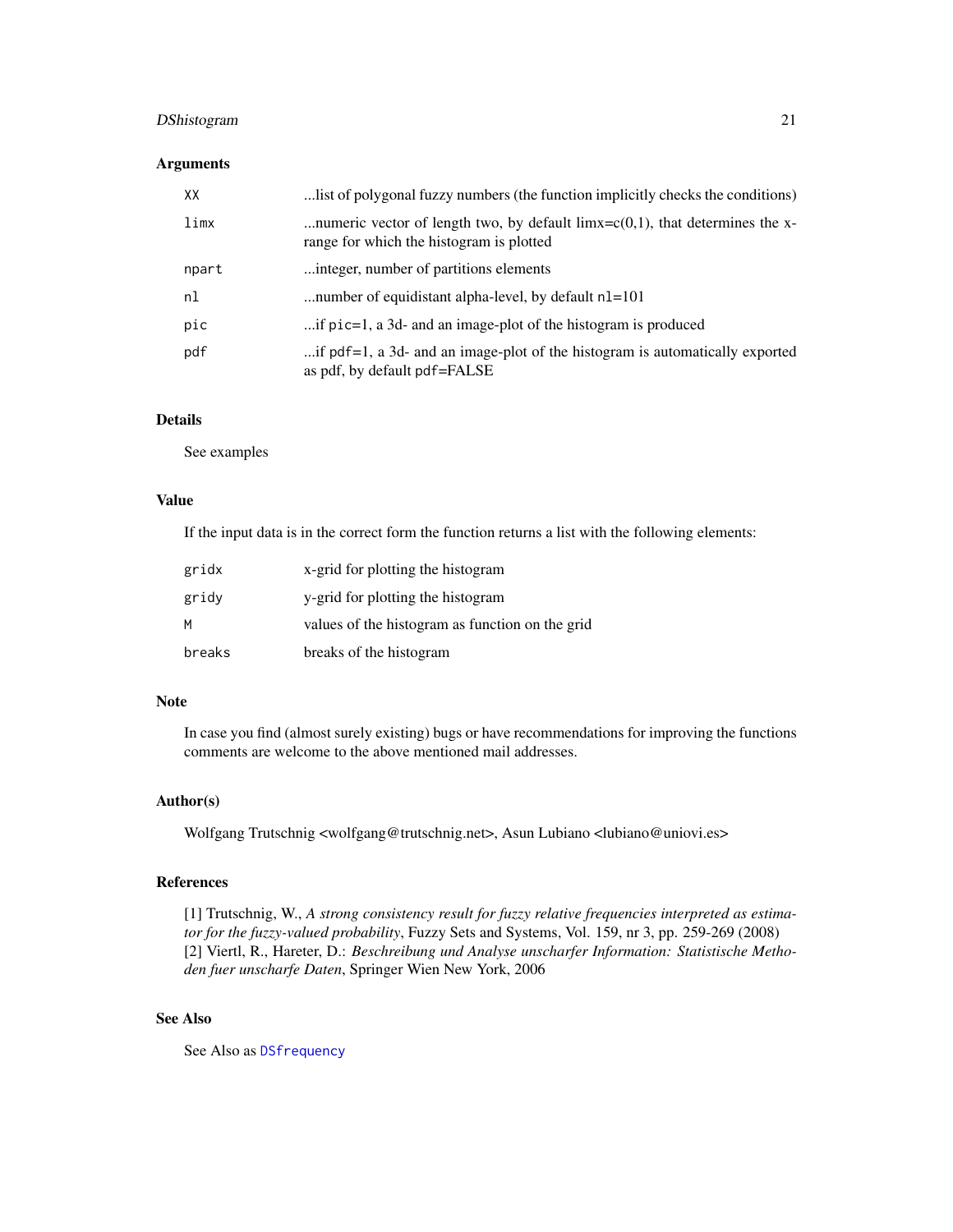## Examples

```
#Example 1: an example with a random variable
#with small spread of the expectation
#run for bigger sample size and finer partition
data(XX)
V<-translator(XX[[3]],30)
V2<-VV2$x<-V$x/5
SS<-vector("list",length=100)
for (j in 1:100){
SS[[j]]<-generator(V2,)
 }
A<-DShistogram(SS,c(-3,3),npart=6,nl=51)
#Example 2: run for bigger sample size and finer partition
data(XX)
V<-translator(XX[[3]],30)
V2<-VV2$x<-V$x/10
pertV<-list(dist="unif",par=c(-2,2))
SS<-vector("list",length=100)
for (j in 1:100){
 SS[[j]]<-generator(V2,pertV,)
 }
A<-DShistogram(SS,,npart=5,nl=51)
#Example 3: takes some time but produces nice result
#data(XX)
#V<-translator(XX[[3]],30)
#V2<-V
#V2$x<-V$x/10
#pertV<-list(dist="unif",par=c(-2,2))
#pertL<-list(dist="lnorm",par=c(-2,2))
#SS<-vector("list",length=1000)
#for (j in 1:1000){
# SS[[j]]<-generator(V2,pertV,pertL,)
# }
#A<-DShistogram(SS,,npart=15,nl=51)
```
Fmedian *Median of a fuzzy sample*

#### Description

Given a list XX of polygonal fuzzy numbers the functions first checks (1) if each element of the lists is in the correct form (tested by checking) and (2) if the alpha-levels of all elements coincide. If all conditions are fulfilled the function calculates the (levelwise) median (which, by definition, is a fuzzy number too) using a large number of levels, by default nl=101.

<span id="page-21-0"></span>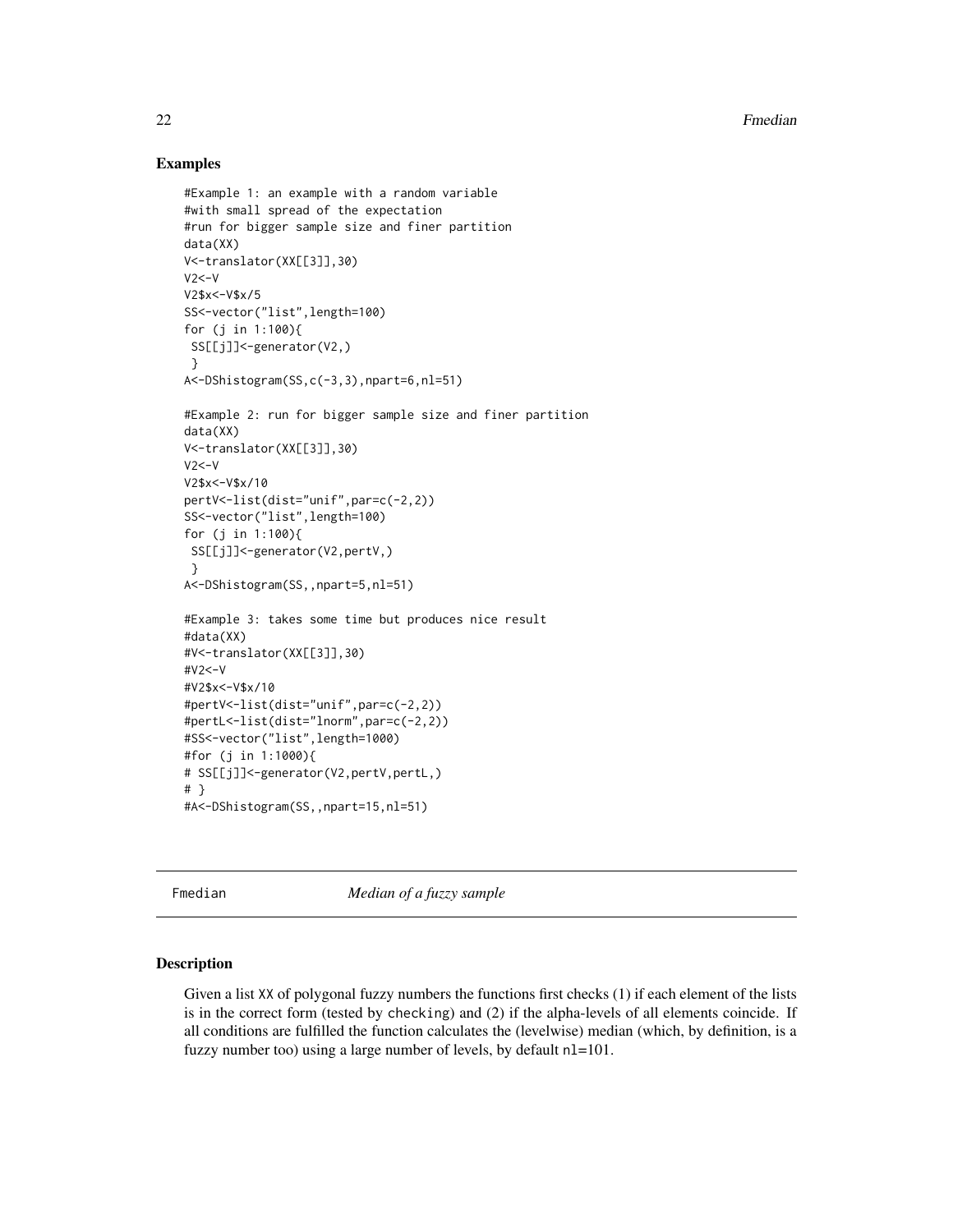#### <span id="page-22-0"></span>Fmedian 23

## Usage

Fmedian(XX,  $nl = 101$ ,  $pic = 1$ )

#### Arguments

| XX  | list of polygonal fuzzy numbers with the same alpha levels (the functions im-<br>plicitly checks the conditions) |
|-----|------------------------------------------------------------------------------------------------------------------|
| nl  | number of equidistant alpha-level, by default n1=101                                                             |
| pic | numeric, if $pic=1$ the sample, its mean and its median are plotted.                                             |

#### Details

See examples.

## Value

Given correct input XX the function returns the median of the sample.

#### Note

In case you find (almost surely existing) bugs or have recommendations for improving the functions comments are welcome to the above mentioned mail addresses.

## Author(s)

Wolfgang Trutschnig <wolfgang@trutschnig.net>, Asun Lubiano <lubiano@uniovi.es>

#### References

[1] Sinova, B., Gil, M.A., Colubi, A., Van Aelst, S.: *The median of a random fuzzy number. The 1-norm distance approach*, Fuzzy Sets and Systems, 200, pp. 99-115 (2012)

## See Also

See Also as [Mmean](#page-27-1)

## Examples

```
#Example 1:
data(XX)
V<-translator(XX[[3]],100)
YY<-vector("list",length=50)
  for(i in 1:50){
  YY[[i]]<-generator(V,,,)
   }
Me<-Fmedian(YY)
```

```
#Example 2:
data(Trees)
Species1_Median<-Fmedian(Trees[[1]],nl=11)
```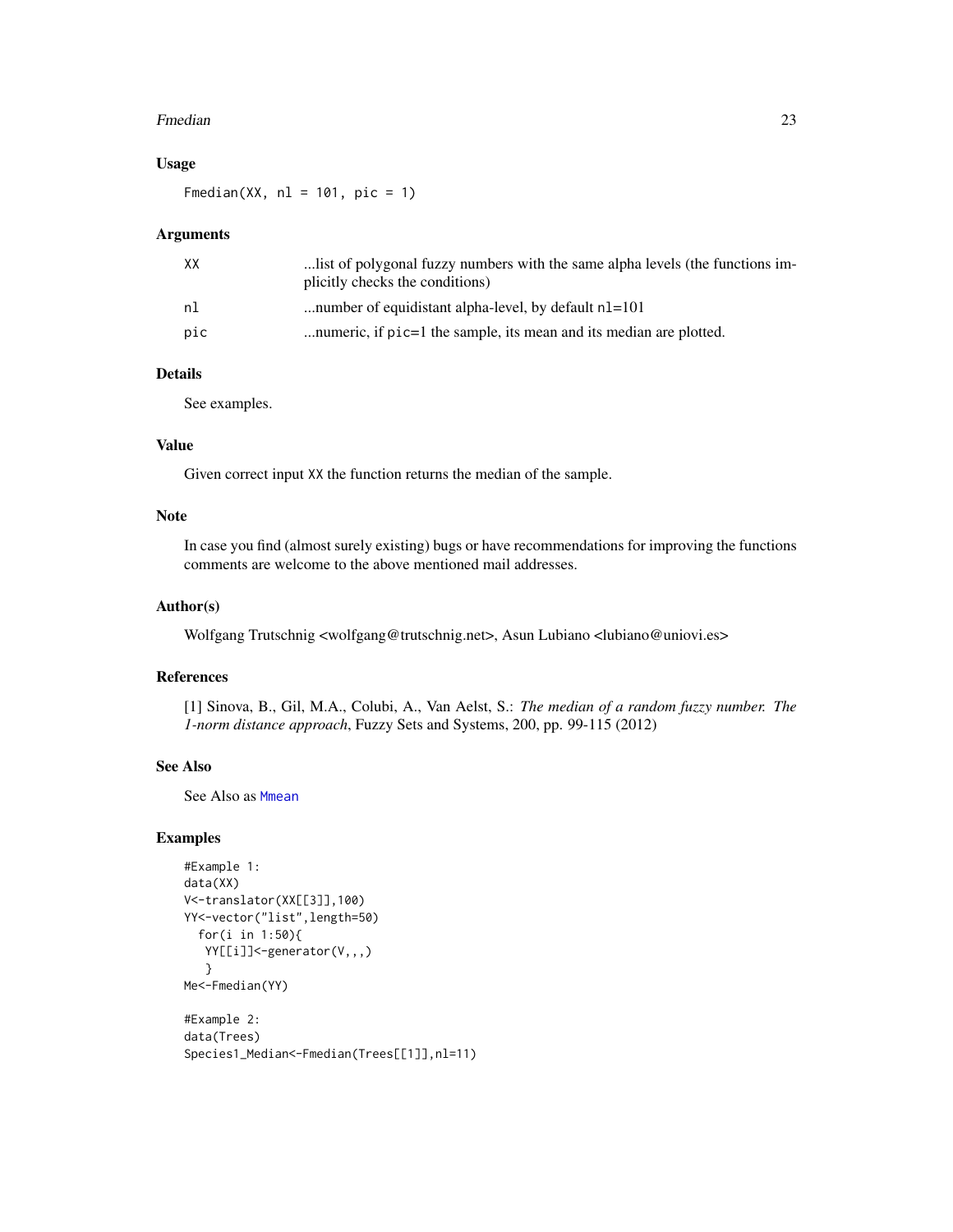```
Species1_Median
Species2_Median<-Fmedian(Trees[[2]])
Species3_Median<-Fmedian(Trees[[3]])
```
#Example 3: data(quality) Soilquality\_Median<-Fmedian(quality\$land) Treesquality\_Median<-Fmedian(quality\$trees)

<span id="page-23-1"></span>generator *Simulation of fuzzy random variables (FRV)*

## Description

The second procedure described in  $[1]$  is implemented. Given an input dataframe  $\vee$  in the correct format (tested by checking), which will be the expectation of the simulated FRV first decomposer(V) is called. Loosely speaking, the dataframe Y returned by decomposer, which contains the "coordinates" of V with respect to a certain "basis" (see [1]), is perturbated stochastically in order to generate a new polygonal fuzzy number. The distributions used for these perturbations can be selected in the call of the function, however, in this version only a few choices are possible: (1) The perturbation of the centre of the 1-cut pertV has to be of the form norm( $\emptyset$ , sigma) or unif( $-a$ ,  $a$ ), sigma, $a$  $>0$ . (2) The perturbation of the left part of the fuzzy set pertL has to be of the form chisq(1), exp(1) or lnorm(a,b) with expectation=1. (3) The perturbation of the right part of the fuzzy set pertR has to be of the same form as that for the left part.

## Usage

```
generator(V, pertV = list(dist = "norm", par = c(0, 1)),
            pertL = list(dist = "chisq", par = c(1)),pertR = list(dist = "chisq", par = c(1)))
```
#### Arguments

| V     | polygonal fuzzy set in the correct format (tested by checking)                                                                                           |
|-------|----------------------------------------------------------------------------------------------------------------------------------------------------------|
| perty | list containing elements "dist" and "par". "dist" denotes the chosen distribution.<br>family (normal or uniform) and "par" the corresponding parameters. |
| pertL | list containing elements "dist" and "par". "dist" denotes the chosen distribution<br>family (chisq or lnorm) and "par" the corresponding parameters.     |
| pertR | list containing elements "dist" and "par". "dist" denotes the chosen distribution.<br>family (chisq or lnorm) and "par" the corresponding parameters.    |

#### Details

See examples

<span id="page-23-0"></span>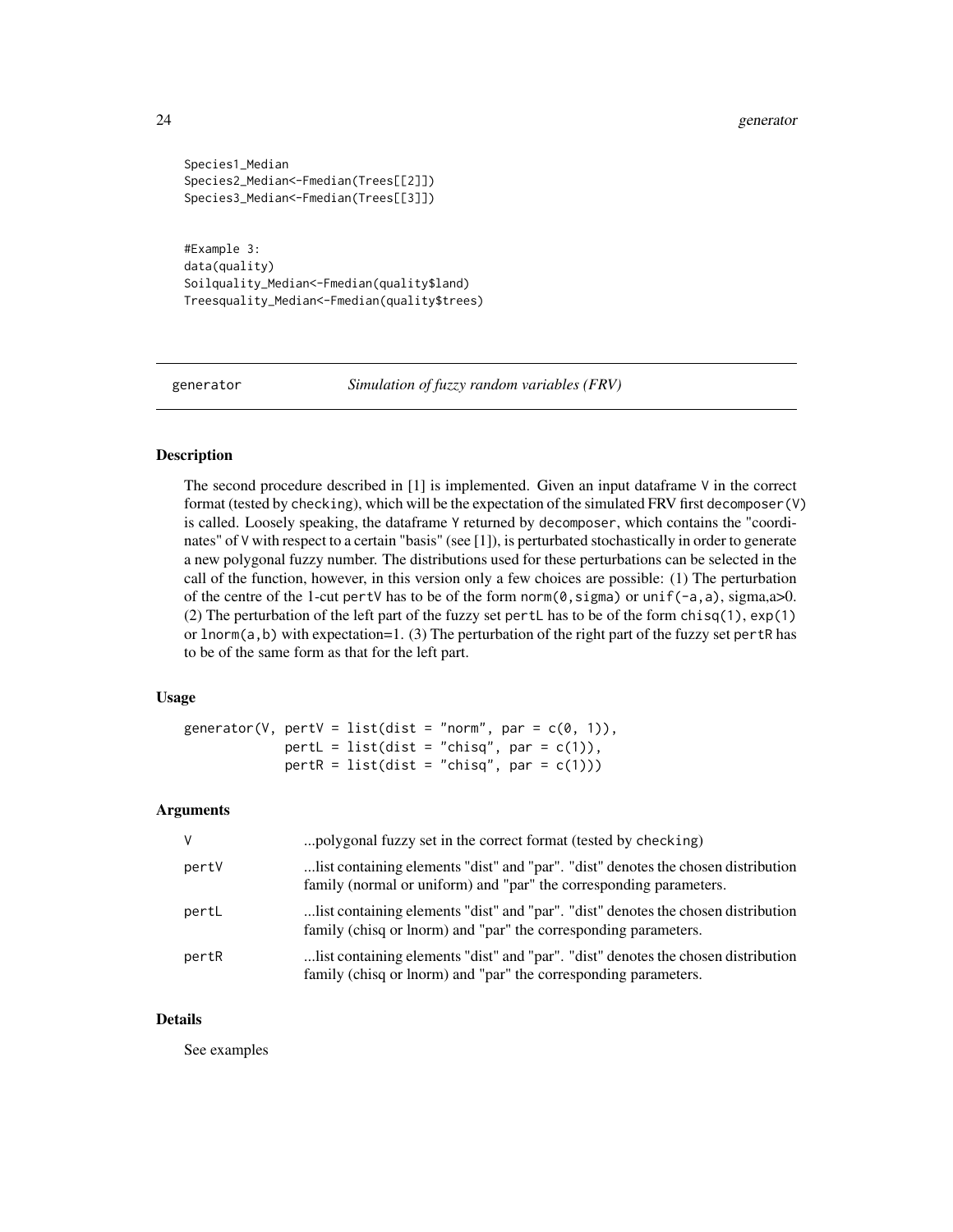#### <span id="page-24-0"></span>hukuhara 25

## Value

Given correct input data, the function returns a polygonal fuzzy number that can be seen as a realisation of a FRV with expectation V (see [1]).

#### Note

In case you find (almost surely existing) bugs or have recommendations for improving the functions comments are welcome to the above mentioned mail addresses.

## Author(s)

Wolfgang Trutschnig <wolfgang@trutschnig.net>, Asun Lubiano <lubiano@uniovi.es>

#### References

[1] Gonzalez-Rodriguez, G., Colubi, A., Trutschnig, W.: *Simulation of fuzzy random variables*, Information Sciences, 179(5), pp. 642-653 (2009)

### See Also

See Also as [decomposer](#page-16-1)

#### Examples

```
#Example:
data(XX)
V<-translator(XX[[3]],100)
YY<-vector("list",length=100)
  for(i in 1:100){
   YY[[i]]<-generator(V,,,)
   }
M<-Mmean(YY)
plot(M,type="l",xlim=c(-3,4))
lines(V,type="l",col="red",lwd=2)
```
<span id="page-24-1"></span>hukuhara *Hukuhara Difference*

## Description

Given two polygonal fuzzy numbers the functions calculates the Hukuhara difference Y-X if it exists. First the input data is tested for having the correct format using the function checking. If the Hukuhara difference exists and pic=1 then the input and the Hukuhara difference is plotted, otherwise no plot is produced.

#### Usage

hukuhara $(X, Y, \text{pic} = 0)$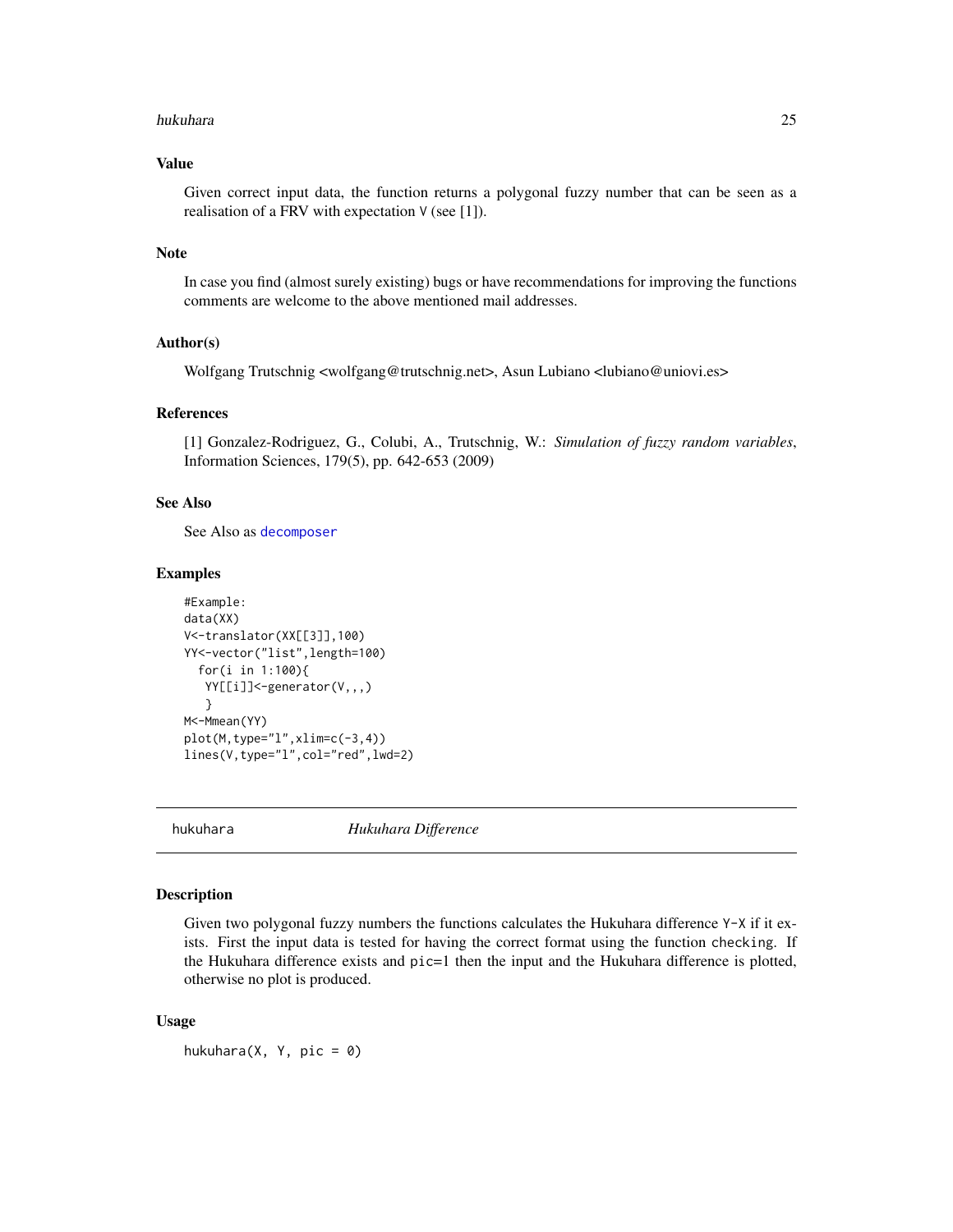26 hukuhara

#### **Arguments**

| X   | polygonal fuzzy number (tested by checking)                    |
|-----|----------------------------------------------------------------|
| Y   | polygonal fuzzy number (tested by checking)                    |
| pic | numeric, if $pic=1$ then X, Y and Y-X (if existing) is plotted |

#### Details

See examples

## Value

In case the input data is in the correct form and the Hukuhara difference exists, the Hukuhara difference is returned, in case not, NULL is returned.

## Note

In case you find (almost surely existing) bugs or have recommendations for improving the functions comments are welcome to the above mentioned mail addresses.

#### Author(s)

Wolfgang Trutschnig <wolfgang@trutschnig.net>, Asun Lubiano <lubiano@uniovi.es>

## See Also

See Also as [checking](#page-13-1), [Msum](#page-29-1), [lrmodel](#page-26-1)

## Examples

```
#Example 1:
Y<-data.frame(x=c(0,0,0,1,2,2),alpha=c(0,0.5,1,1,0.5,0))
X<-data.frame(x=c(0,0,0,0,1.5,2),alpha=c(0,0.5,1,1,0.5,0))
Z<-data.frame(x=c(0,0,0,0.75,1.5,1.5),alpha=c(0,0.5,1,1,0.5,0))
h1<-hukuhara(X,Y,1)
h1
h2<-hukuhara(Z,Y,1)
h2
#Example 2: in this case the hukuhara diff has to exist by construction
data(XX)
X<-translator(XX[[1]],50)
shift<-seq(-1,1,length=100)
Y < -XY$x<-X$x+shift
h<-hukuhara(X,Y,1)
```
<span id="page-25-0"></span>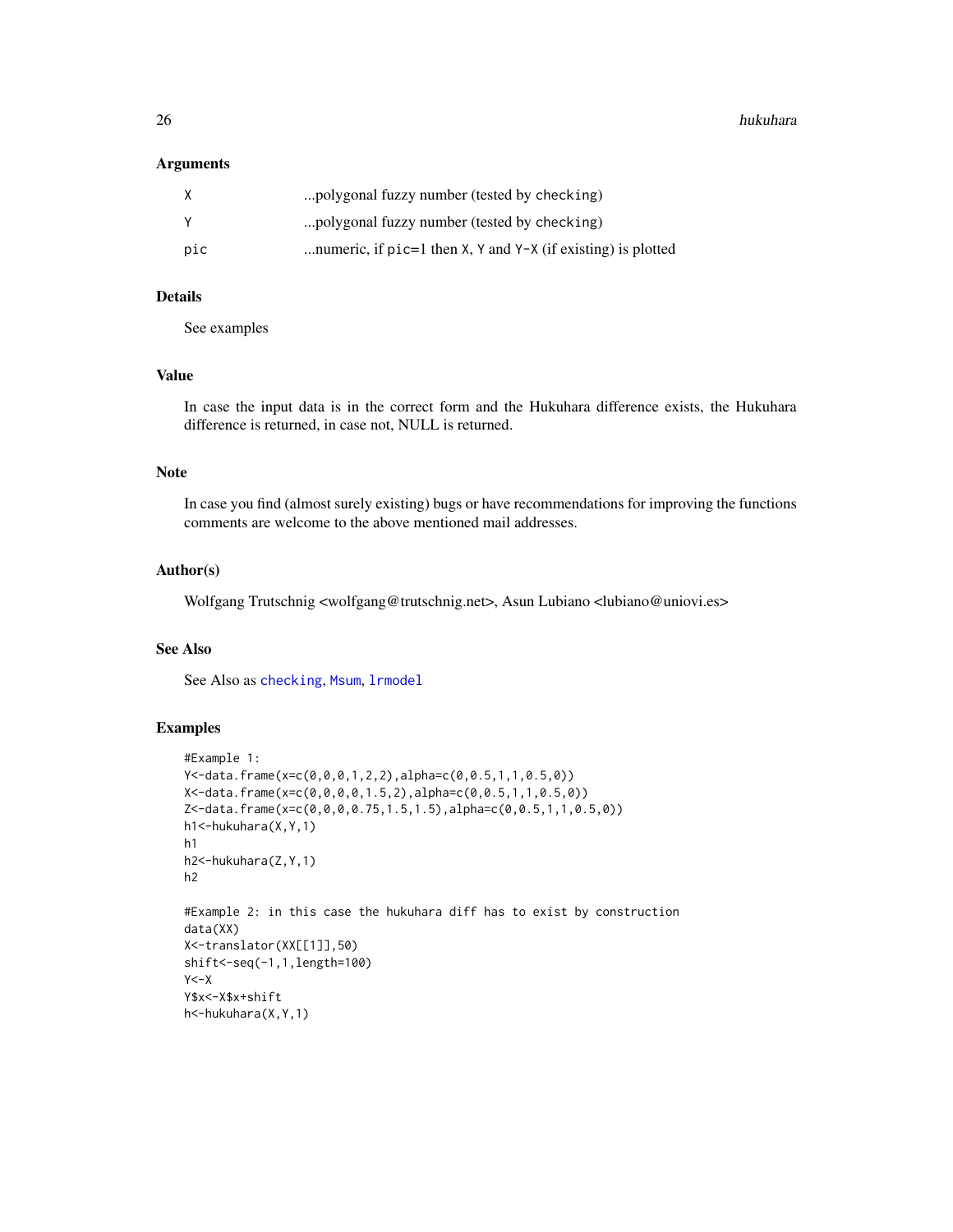<span id="page-26-1"></span><span id="page-26-0"></span>

## **Description**

The linear regression model Y=aX+eps for trapezoidal fuzzy numbers as described in  $[1]$  has been implemented, whereby the least-squares-minimization (with constraints) is done with respect to the Bertoluzza metric (with theta=1/3). Given lists XX, YY of polygonal fuzzy numbers the functions first checks (1) if each element of the two list is in the correct form (tested by checking), (2) if the alpha-levels of all elements in the two lists coincide and (3) if the lists have the same length. If all conditions are fulfilled the function automatically converts the fuzzy numbers in XX and YY in trapezoidal ones and returns the estimations for the parameters a and B - in case of double solutions both solutions are returned.

#### Usage

 $lrmodel (XX, YY, theta =  $1/3$ )$ 

#### Arguments

| XX    | list of polygonal fuzzy numbers (the functions implicitly checks the condi-<br>tions) having the same length as YY |
|-------|--------------------------------------------------------------------------------------------------------------------|
| YY    | list of polygonal fuzzy numbers (the functions implicitly checks the condi-<br>tions) having the same length as XX |
| theta | numeric and $>0$ , see bertoluzza                                                                                  |

#### Details

See examples

#### Value

Given input XX, YY in the correct format the function returns a list containing the estimates for a and B (in case of double solutions both solutions are returned).

#### Note

In case you find (almost surely existing) bugs or have recommendations for improving the functions comments are welcome to the above mentioned mail addresses.

#### Author(s)

Wolfgang Trutschnig <wolfgang@trutschnig.net>, Asun Lubiano <lubiano@uniovi.es>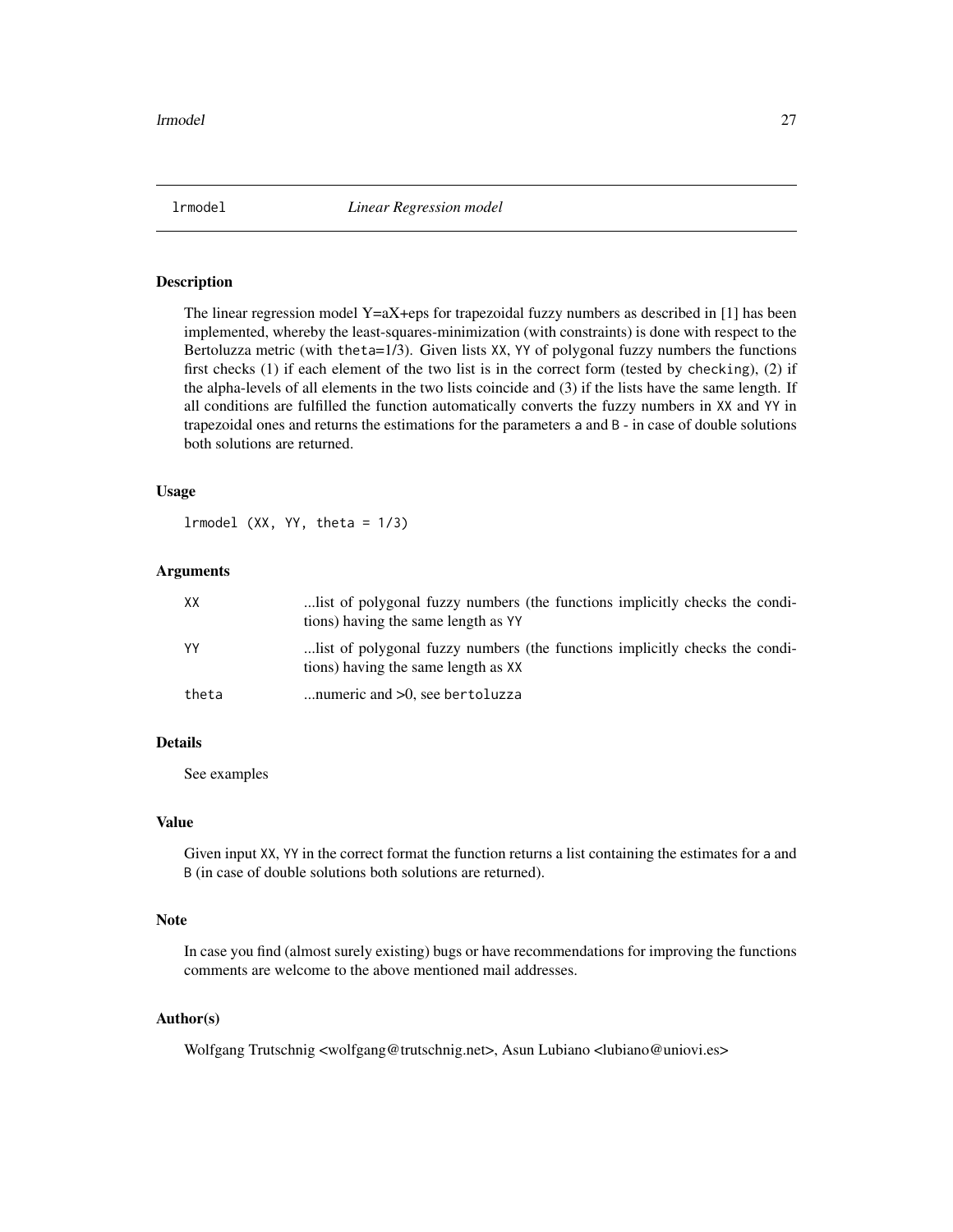#### <span id="page-27-0"></span>References

[1] Gonzalez-Rodriguez, G.; Blanco, A.; Colubi, A.; Lubiano, M.A.: *Estimation of a simple linear regression model for fuzzy random variables*, Fuzzy Sets and Systems, 160(3), pp. 357-370 (2009) [2] Gil, M.A., Lopez, M.T., Lubiano, M.A., Montenegro, M.: *Regression and correlation analyses of a linear relation between random intervals*, Test, 10(1), pp. 183-201 (2001)

## See Also

See Also as [translator](#page-32-1), [Mmean](#page-27-1), [hukuhara](#page-24-1), [Bvar](#page-11-1), [Bcov](#page-2-1), [bertoluzza](#page-4-1)

#### Examples

```
#Example 1 (crisp case):
XX<-vector("list",length=2)
XX[[1]]<-data.frame(x=c(1,1,1,1),alpha=c(0,1,1,0))
XX[[2]]<-data.frame(x=c(2,2,2,2),alpha=c(0,1,1,0))
YY<-list(length=2)
YY[[1]]<-data.frame(x=c(1,1,1,1),alpha=c(0,1,1,0))
YY[[2]]<-data.frame(x=c(2,2,2,2),alpha=c(0,1,1,0))
m<-lrmodel(XX,YY)
m
#Example 2:
data(XX)
V<-translator(XX[[3]],100)
XX<-vector("list",length=50)
YY<-XX
  for(i in 1:50){
  XX[[i]]<-generator(V,,,)
   YY[[i]]<-XX[[i]]
   YY[[i]]$x<-5*YY[[i]]$x+1
   }
m<-lrmodel(XX,YY)
m
#Example 3:
data(quality)
model1<-lrmodel(quality$land,quality$trees)
model1
model2<-lrmodel(quality$trees,quality$land)
model2
```
<span id="page-27-1"></span>Mmean *Minkowski mean*

#### Description

Given a sample XX of polygonal fuzzy numbers the Minkowski-mean of the sample is calculated. The function fist calls Msum to check if XX has the correct format and, in case yes, sc\_mult is used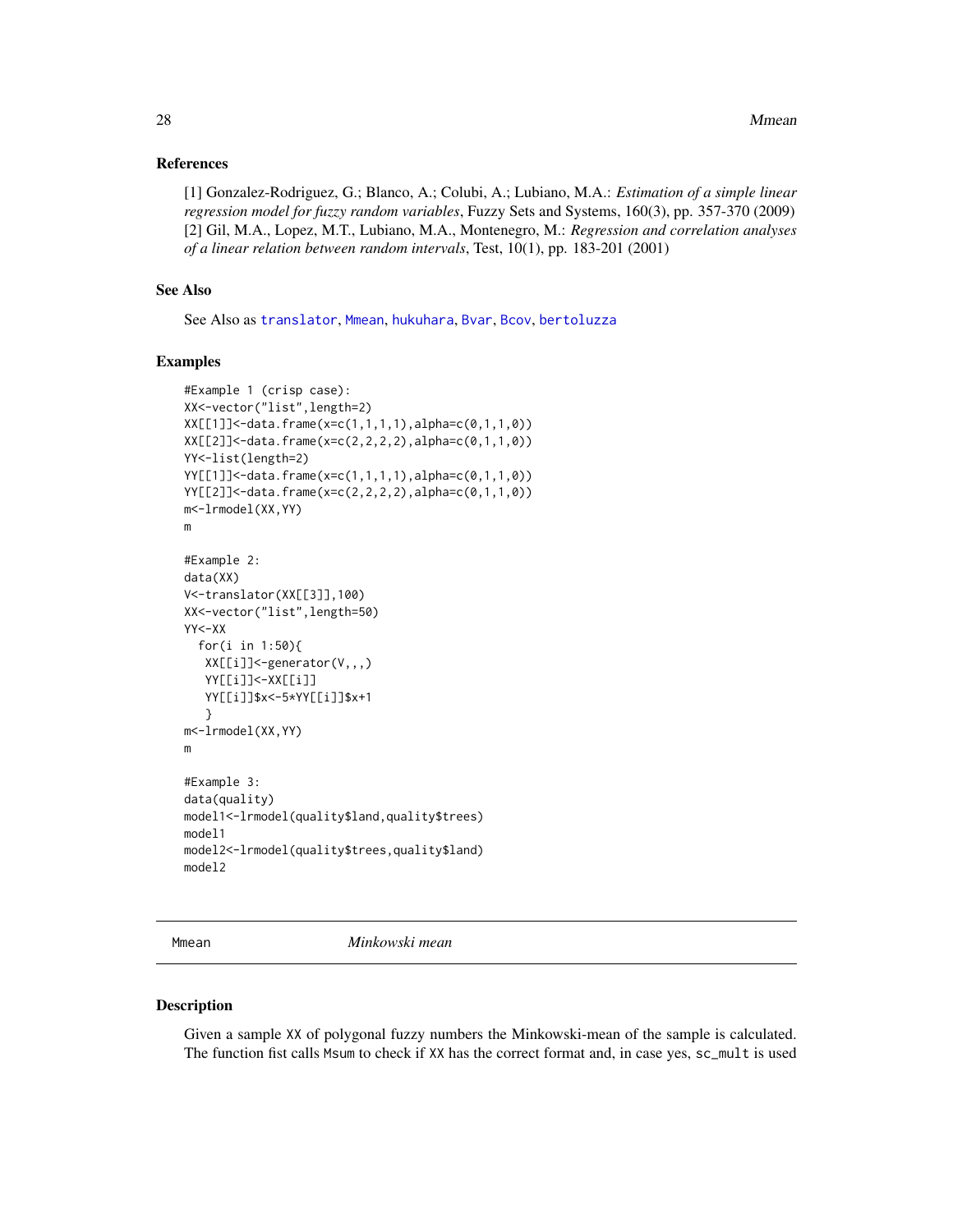#### <span id="page-28-0"></span>Mmean 29

to calculate the Minkowski-mean of the fuzzy sample XX. If pic=1 then the sample and its mean are plotted, otherwise no plot is produced.

#### Usage

 $Mmean(XX, pic = 0)$ 

#### Arguments

| XX  | should be a list of polygonal fuzzy numbers (the functions implicitly checks<br>the conditions) |
|-----|-------------------------------------------------------------------------------------------------|
| pic | numeric, if $pic=1$ then the sample mean of XX is printed. By default $pic=0$ .                 |

## Details

See examples

## Value

Given input XX in the correct format the function returns the Minkowski mean of the polygonal fuzzy numbers contained in the list XX.

#### Note

In case you find (almost surely existing) bugs or have recommendations for improving the functions comments are welcome to the above mentioned mail addresses.

#### Author(s)

Wolfgang Trutschnig <wolfgang@trutschnig.net>, Asun Lubiano <lubiano@uniovi.es>

## See Also

See Also as [checking](#page-13-1), [translator](#page-32-1), [Msum](#page-29-1), [sc\\_mult](#page-31-1), [Bvar](#page-11-1)

#### Examples

```
#Example 1:
data(XX)
A<-Mmean(XX,1)
```

```
X<-translator(XX[[1]],50)
Y<-translator(XX[[2]],50)
Z<-translator(XX[[3]],50)
YY<-list(X,Y,Z)
A<-Mmean(YY,pic=1)
```
#Example 2: data(Trees) Species1\_Mean<-Mmean(Trees[[1]],1)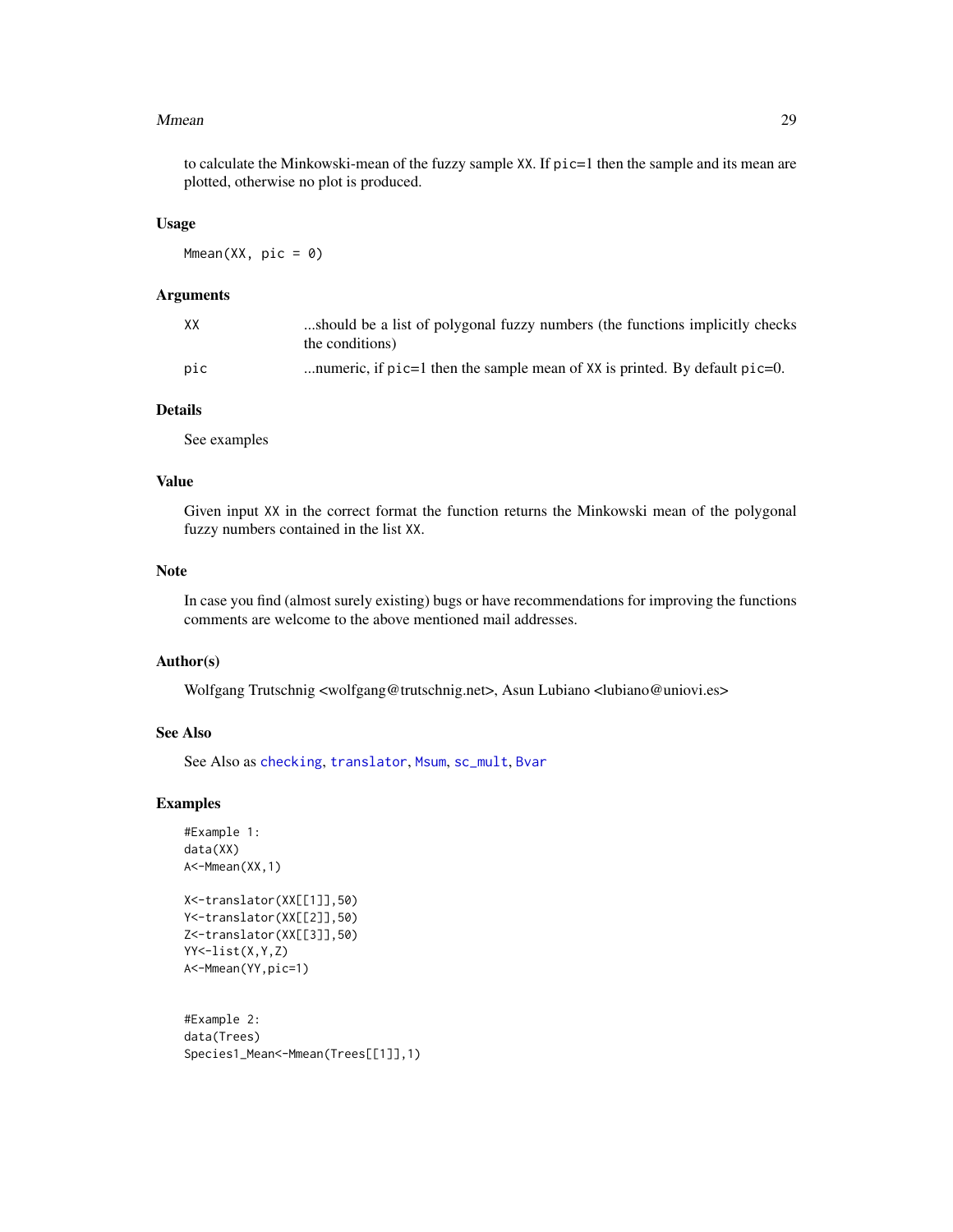```
Species1_Mean
Species2_Mean<-Mmean(Trees[[2]],1)
Species2_Mean
Species3_Mean<-Mmean(Trees[[3]],1)
Species3_Mean
#Example 3:
data(quality)
Soilquality_Mean<-Mmean(quality$land,1)
Soilquality_Mean
Treesquality_Mean<-Mmean(quality$trees,1)
```
<span id="page-29-1"></span>Msum *Minkowski sum*

## Description

Given a list XX of polygonal fuzzy numbers the function first checks (1) if each element of the list is in the correct form (tested by checking) and (2) if the alpha-levels of all elements in the list coincide. If these two conditions are fulfilled the levelwise Minkowski-sum of all elements in the sample XX will be returned. If not the translator function can be used to transform the elements of the list in the correct format.

#### Usage

 $Msum(XX, pic = 0)$ 

Treesquality\_Mean

#### Arguments

| XX  | list of polygonal fuzzy numbers (the function implicitly checks the conditions)    |
|-----|------------------------------------------------------------------------------------|
| pic | numeric, if $p$ ic=1 then the Minkowski-sum of XX is printed. By default $p$ ic=0. |

#### Details

See examples

## Value

Given input XX in the correct format the function returns the Minkowski sum of the polygonal fuzzy numbers contained in the list.

#### Note

In case you find (almost surely existing) bugs or have recommendations for improving the functions comments are welcome to the above mentioned mail addresses.

<span id="page-29-0"></span>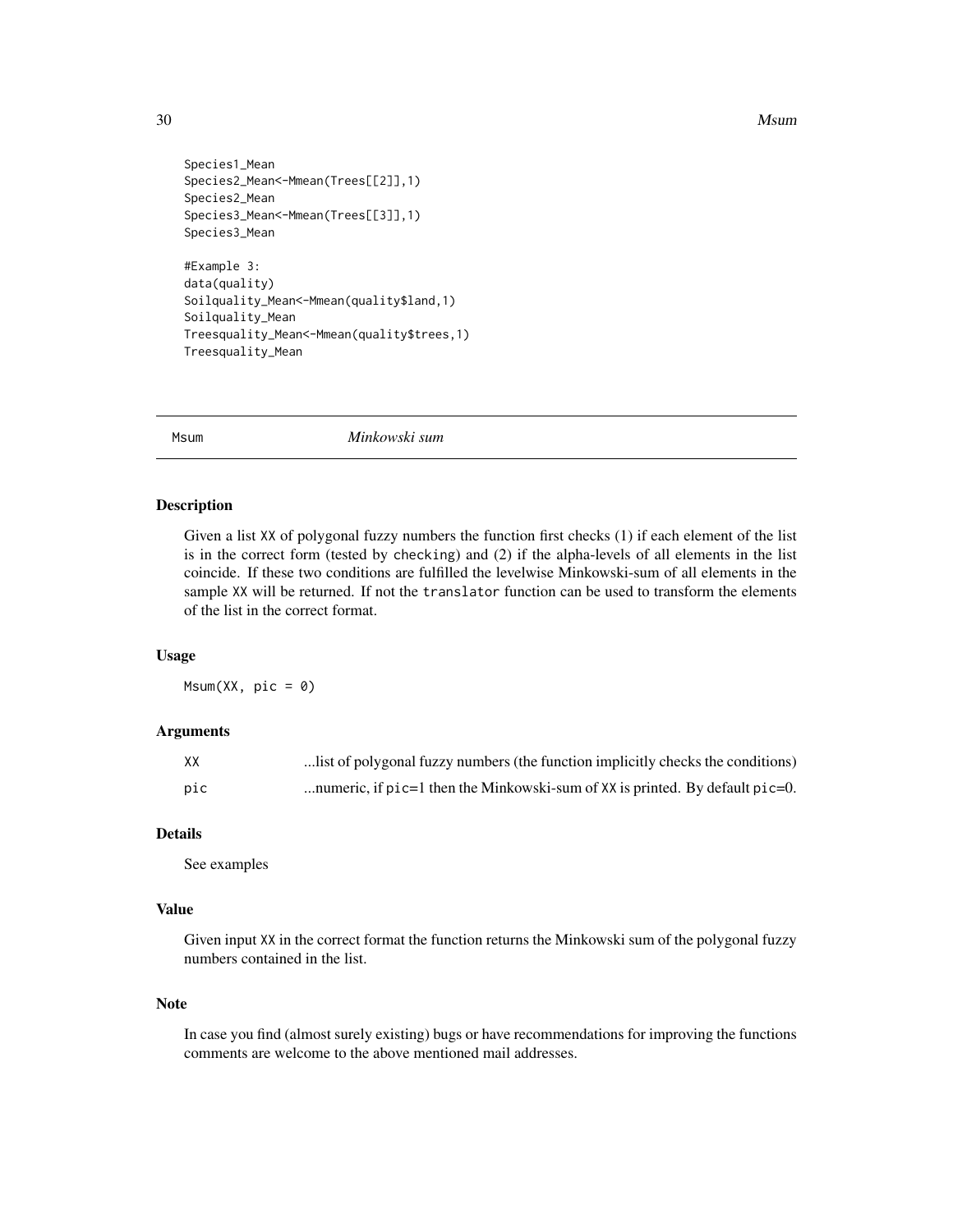<span id="page-30-0"></span>quality 31

## Author(s)

Wolfgang Trutschnig <wolfgang@trutschnig.net>, Asun Lubiano <lubiano@uniovi.es>

#### See Also

See Also [checking](#page-13-1), [translator](#page-32-1), [Mmean](#page-27-1)

#### Examples

```
#Example 1:
X<-data.frame(x=c(0,1,1.5,3),alpha=c(0,1,1,0))
Y<-data.frame(x=c(1.25,2.75,2.75,5),alpha=c(0,1,1,0))
sum<-Msum(list(X,Y))
sum
#Example 2:
data(XX)
X<-translator(XX[[1]],50)
Y<-translator(XX[[2]],50)
Z<-translator(XX[[3]],50)
YY<-list(X,Y,Z)
M<-Msum(YY)
```
quality *Quality dataset*

## **Description**

quality is a list with two sublists, each of which consists of a sample of n=10 trapezoidal fuzzy numbers what corresponds to the quality of the lands and the trees within a study about the progress of reforestation in a given area of Asturias (Spain) carried out by the INDUROT institute (University of Oviedo). For details see [1] below and Trees dataset.

#### Usage

data("quality")

#### Format

A list with two sublist, each of which contains trapezoidal fuzzy numbers.

## Details

See Reference

#### References

[1] Gonzalez-Rodriguez, G.; Blanco, A.; Colubi, A.; Lubiano, M.A.: *Estimation of a simple linear regression model for fuzzy random variables*, Fuzzy Sets and Systems, 160(3), pp. 357-370 (2009)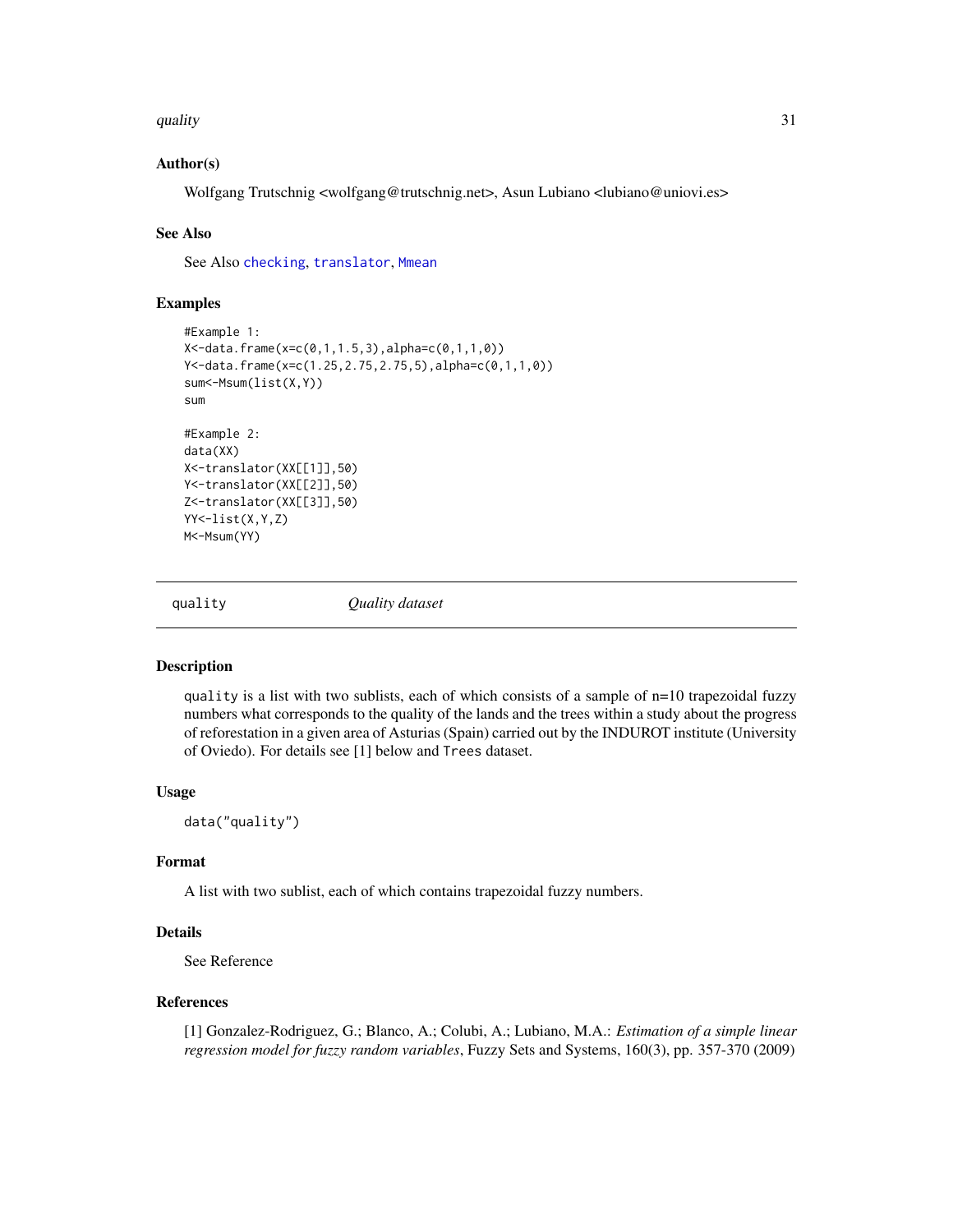<span id="page-31-0"></span>32 sc\_mult

#### Examples

```
data(quality)
Quality_Cov<-Bcov(quality$trees,quality$land,1/3)
Quality_Cov
model<-lrmodel(quality$land,quality$trees)
model
```
<span id="page-31-1"></span>sc\_mult *Minkowski scalar multiplication*

## Description

Given an input dataframe (polygonal fuzzy number) X in the correct format (tested by checking), and a scalar b the fuzzy number bX is calculated using level-wise Minkowski scalar multiplication.

#### Usage

 $sc_mult(X, b, pic = 0)$ 

#### Arguments

| X            | dataframe, if checking $(X)=1$ the product bX is returned, if not, NA is returned.            |
|--------------|-----------------------------------------------------------------------------------------------|
| <sub>b</sub> | numeric                                                                                       |
| pic          | numeric, if $pic=1$ then the product of X by the scalar b is printed. By default<br>$pic=0$ . |

## Details

See examples

#### Value

Given correct input data, the function returns the polygonal fuzzy number bX.

#### Note

In case you find (almost surely existing) bugs or have recommendations for improving the functions comments are welcome to the above mentioned mail addresses.

## Author(s)

Wolfgang Trutschnig <wolfgang@trutschnig.net>, Asun Lubiano <lubiano@uniovi.es>

## See Also

See Also [checking](#page-13-1), [translator](#page-32-1)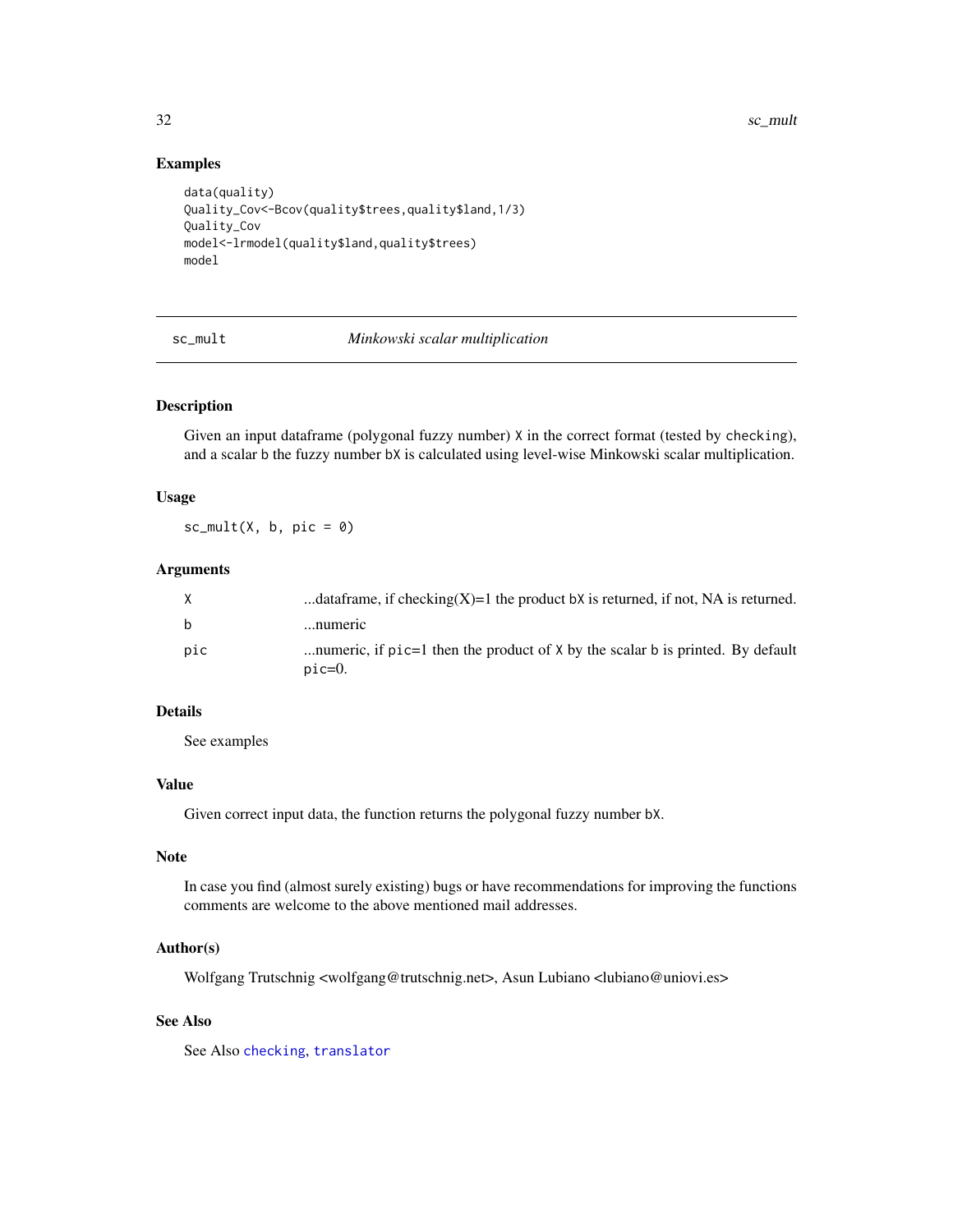#### <span id="page-32-0"></span>translator 33

## Examples

```
#Example 1:
U<-data.frame(x=c(-1,0,1),alpha=c(0,1,0))
E<-sc_mult(U,2)E
#Example 2:
X<-data.frame(x=c(0,1,1,5),alpha=c(0,1,1,0))
sc_prod<-sc_mult(X,1.5)
sc_prod
#Example 3:
```

```
data(XX)
X<-translator(XX[[1]],10)
E < -sc_mult(X, -2, pic=1)E
```
<span id="page-32-1"></span>translator *Translator*

#### Description

The function first calls checking2 in order to check if the input data X defines a polygonal fuzzy number. If all conditions are satisfied the function transforms the input X into a dataframe with the chosen number nl of levels (default is nl=101) by doing linear interpolation, and returns this dataframe.

#### Usage

translator(X,  $nl = 101$ ,  $pic = 0$ )

## Arguments

| X   | dataframe for which checking 2 yields 1                                                                      |
|-----|--------------------------------------------------------------------------------------------------------------|
| nl  | number of levels of the output data frame (fuzzy number), by default 101, must<br>be at least 2.             |
| pic | numeric, if pic=1 then the poligonal fuzzy number X with nl alpha-levels is<br>printed. By default $pic=0$ . |

## Details

See examples

#### Value

In case checking $2(X)=1$  translator returns a dataframe (fuzzy number) with nl number of alphalevels, otherwise the input is returned unchanged.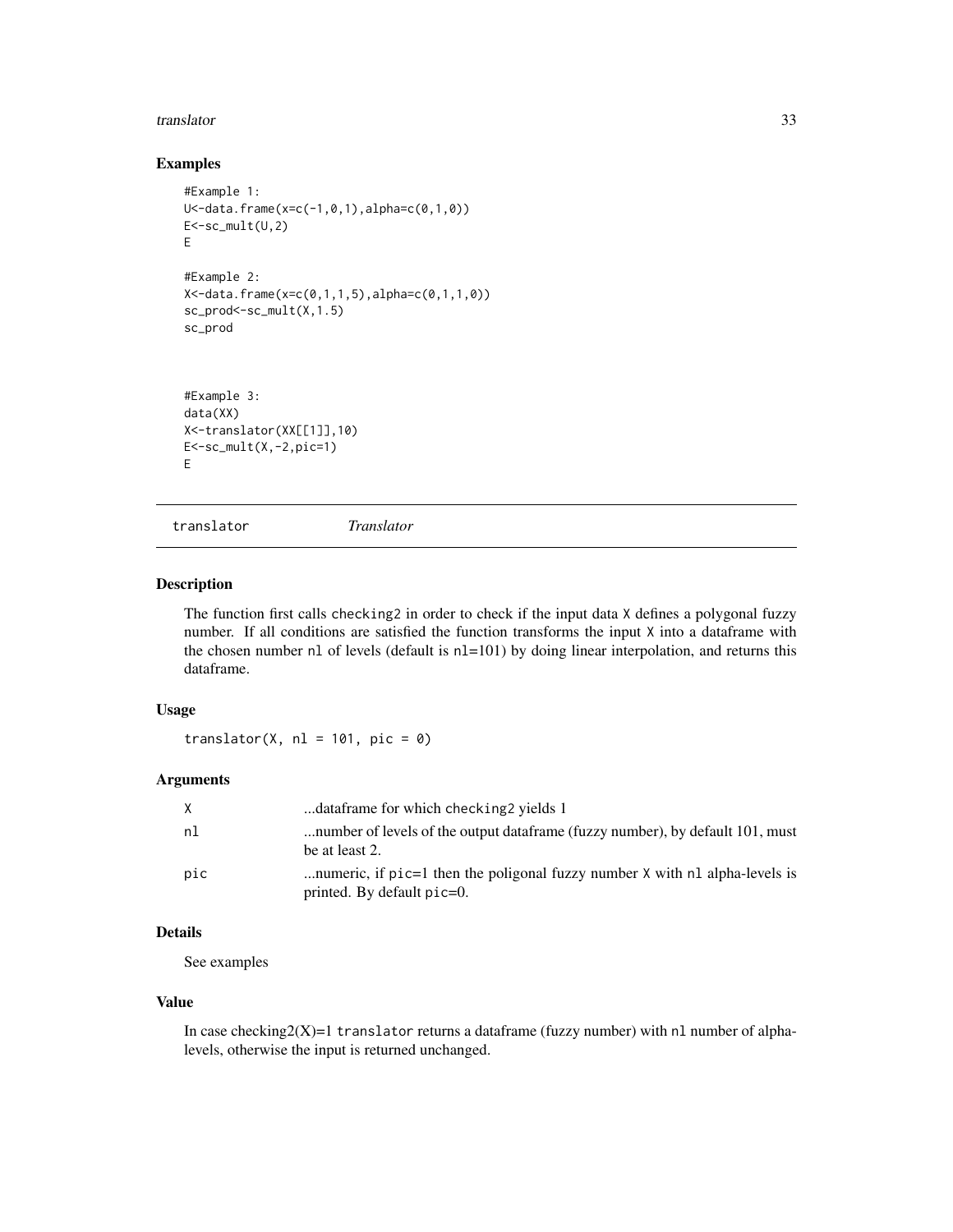<span id="page-33-0"></span>In case you find (almost surely existing) bugs or have recommendations for improving the functions comments are welcome to the above mentioned mail addresses.

#### Author(s)

Wolfgang Trutschnig <wolfgang@trutschnig.net>, Asun Lubiano <lubiano@uniovi.es>

#### See Also

See Also as [checking2](#page-14-1), [checking](#page-13-1)

#### Examples

```
#Example 1:
X<-data.frame(x=c(-2,-0.75,-0.25,0.5,1),alpha=c(0,0.6,1,1,0))
E<-translator(X,3)
E
#Example 2:
```
data(XX) E<-translator(XX[[3]],11, pic=1) E

Trees *Tree dataset*

#### Description

Trees is a list containing three sublists, each of which consists of a sample of trapezoidal fuzzy numbers. The data corresponds to the *quality* of the three main species of trees in Asturias, namely birch (*Betula celtiberica*), sessile oak (*Quercus petraea*) and rowan (*Sorbus aucuparia*) within a study about the progress of reforestation in a given area of Asturias (Spain). INDUROT institute (University of Oviedo) has collected a sample of  $n1=133$  birches,  $n2=109$  sessile oaks and  $n3=37$ rowans. Each tree was assigned a trapezoidal fuzzy number that models the experts subjective judgements/perceptions of the tree quality on a scale from 0 to 5 (0 meaning very bad quality to 5 meaning very good quality). Thereby the 1-cut is the interval in which the expert thinks the quality is contained and the support (0-cut) is the interval in which the expert is absolutely sure the quality is contained.

## Usage

```
data("Trees")
```
## Format

A list with three sublist, each of which contains trapezoidal fuzzy numbers.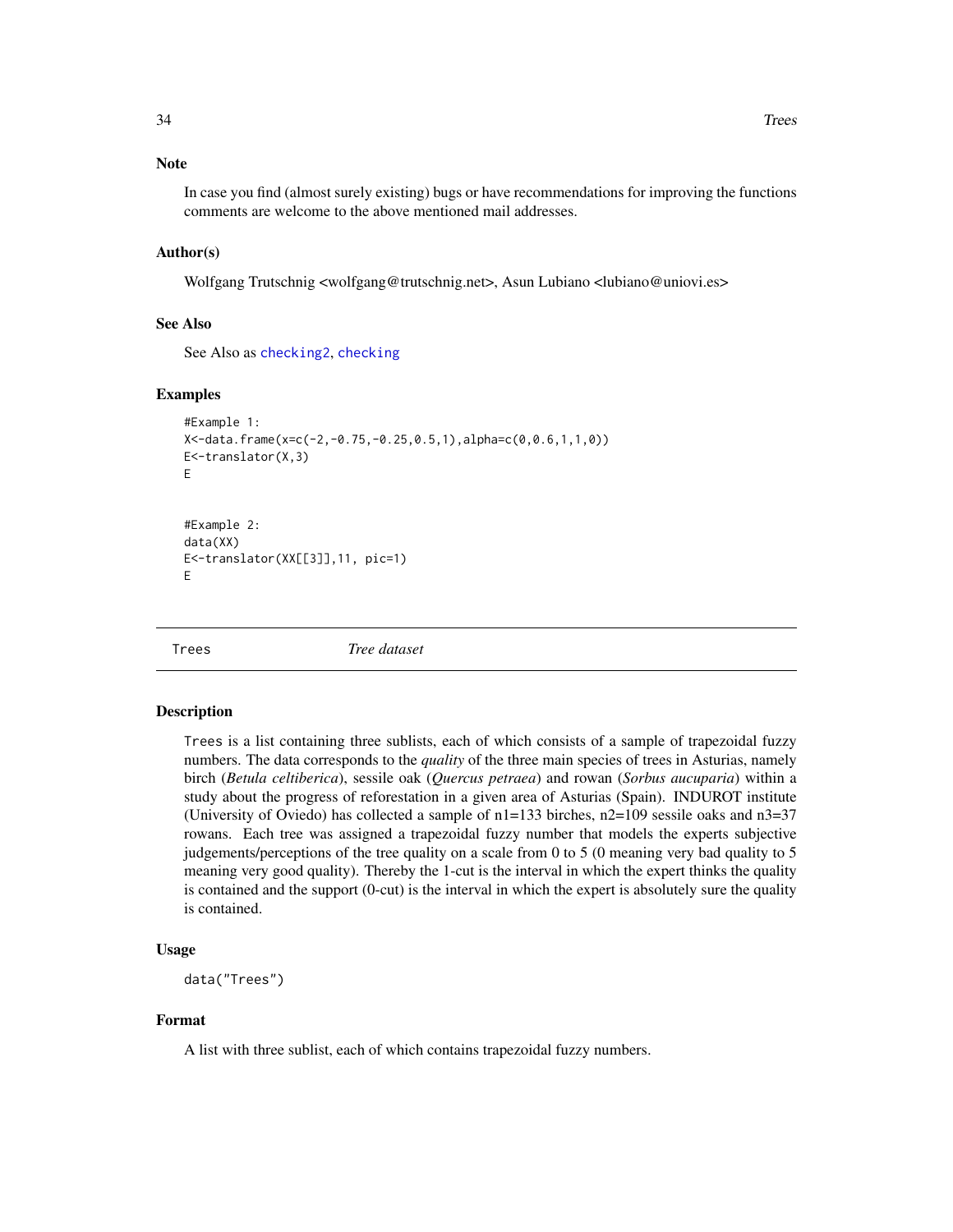### <span id="page-34-0"></span> $XX$  35

## Details

See Reference

## References

[1] Colubi, A.: *Statistical inference about the means of fuzzy random variables: Applications to the analysis of fuzzy- and real-valued data*, Fuzzy Sets and Systems, 160(3), pp. 344-356 (2009)

## Examples

```
data(Trees)
M<-Mmean(Trees[[1]],1)
M
sd<-sqrt(Bvar(Trees[[1]],1))
sd
```
XX *Example data*

## Description

XX is a list of three polygonal fuzzy numbers that is used in the given examples.

#### Usage

data("XX")

## Format

List of three polygonal fuzzy numbers.

## Details

See examples

## Examples

```
data(XX)
V<-translator(XX[[1]],50)
SS1<-vector("list",length=100)
for (j in 1:100){
 SS1[[j]]<-generator(V,)
 }
M<-Mmean(SS1,1)
head(M)
b<-bertoluzza(M,V,1/3,1)
b
```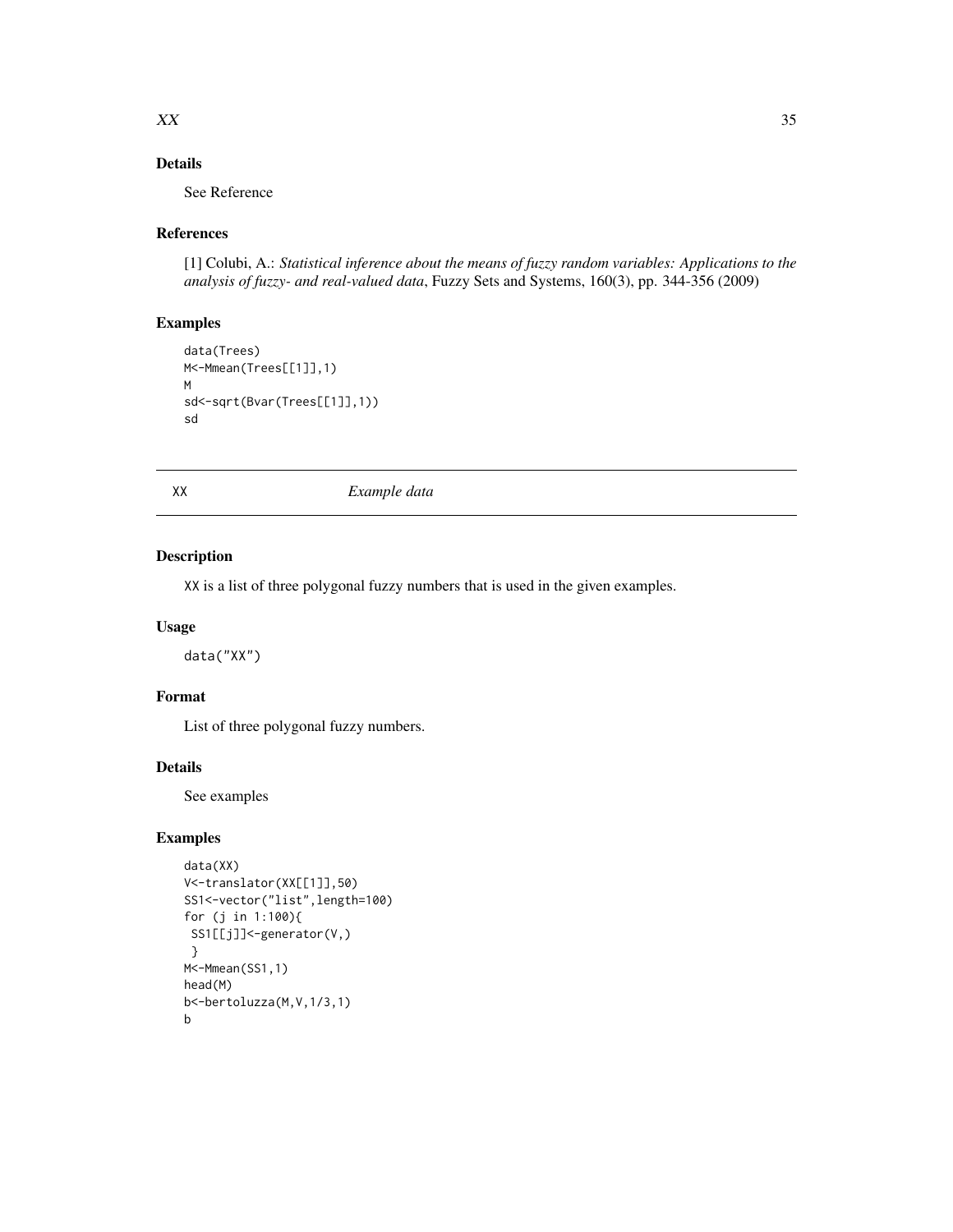# <span id="page-35-0"></span>Index

∗Topic arith hukuhara, [25](#page-24-0) Msum , [30](#page-29-0) sc\_mult , [32](#page-31-0) ∗Topic attribute checking , [14](#page-13-0) checking2 , [15](#page-14-0) translator , [33](#page-32-0) ∗Topic classes checking , [14](#page-13-0) checking2 , [15](#page-14-0) translator , [33](#page-32-0) ∗Topic datagen decomposer , [17](#page-16-0) defuzzify , [18](#page-17-0) DSfrequency, [19](#page-18-0) DShistogram , [20](#page-19-0) generator , [24](#page-23-0) ∗Topic datasets quality , [31](#page-30-0) Trees , [34](#page-33-0) XX , [35](#page-34-0) ∗Topic dplot DShistogram, [20](#page-19-0) ∗Topic htest btest.mean , [7](#page-6-0) btest2.mean , [9](#page-8-0) btestk.mean , [11](#page-10-0) ∗Topic list Trees , [34](#page-33-0) ∗Topic manip Bcov , [3](#page-2-0) bertoluzza, <mark>[5](#page-4-0)</mark> Bvar , [12](#page-11-0) defuzzify , [18](#page-17-0) DSfrequency , [19](#page-18-0) Fmedian , [22](#page-21-0) hukuhara, [25](#page-24-0) Mmean, [28](#page-27-0)

Msum , [30](#page-29-0) sc\_mult , [32](#page-31-0) ∗Topic math bertoluzza, <mark>[5](#page-4-0)</mark> ∗Topic models lrmodel , [27](#page-26-0) ∗Topic nonparametric decomposer , [17](#page-16-0) generator , [24](#page-23-0) ∗Topic package SAFD-package, [2](#page-1-0) ∗Topic regression Bcov, [3](#page-2-0) lrmodel , [27](#page-26-0) ∗Topic univar Bcov, [3](#page-2-0) btest.mean , [7](#page-6-0) btest2.mean , [9](#page-8-0) btestk.mean , [11](#page-10-0) Bvar , [12](#page-11-0) Fmedian, [22](#page-21-0) Mmean, 2<mark>8</mark> Bcov , [3](#page-2-0) , *[6](#page-5-0)* , *[13](#page-12-0)* , *[28](#page-27-0)* bertoluzza , [5](#page-4-0) , *[8](#page-7-0)* , *[10](#page-9-0)* , *[12](#page-11-0) , [13](#page-12-0)* , *[28](#page-27-0)* btest.mean , [7](#page-6-0) , *[10](#page-9-0)* , *[12](#page-11-0)* btest2.mean , *[8](#page-7-0)* , [9](#page-8-0) , *[12](#page-11-0)* btestk.mean , *[8](#page-7-0)* , *[10](#page-9-0)* , [11](#page-10-0) Bvar , *[4](#page-3-0)* , *[6](#page-5-0)* , *[8](#page-7-0)* , *[10](#page-9-0)* , *[12](#page-11-0)* , [12](#page-11-0) , *[28](#page-27-0) , [29](#page-28-0)* checking , *[6](#page-5-0)* , [14](#page-13-0) , *[16,](#page-15-0) [17](#page-16-0)* , *[26](#page-25-0)* , *[29](#page-28-0)* , *[31](#page-30-0) , [32](#page-31-0)* , *[34](#page-33-0)* checking2 , *[15](#page-14-0)* , [15](#page-14-0) , *[20](#page-19-0)* , *[34](#page-33-0)* decomposer , [17](#page-16-0) , *[25](#page-24-0)* defuzzify , [18](#page-17-0) DSfrequency , [19](#page-18-0) , *[21](#page-20-0)* DShistogram , *[20](#page-19-0)* , [20](#page-19-0)

Fmedian, [22](#page-21-0)

generator , *[17](#page-16-0)* , [24](#page-23-0)